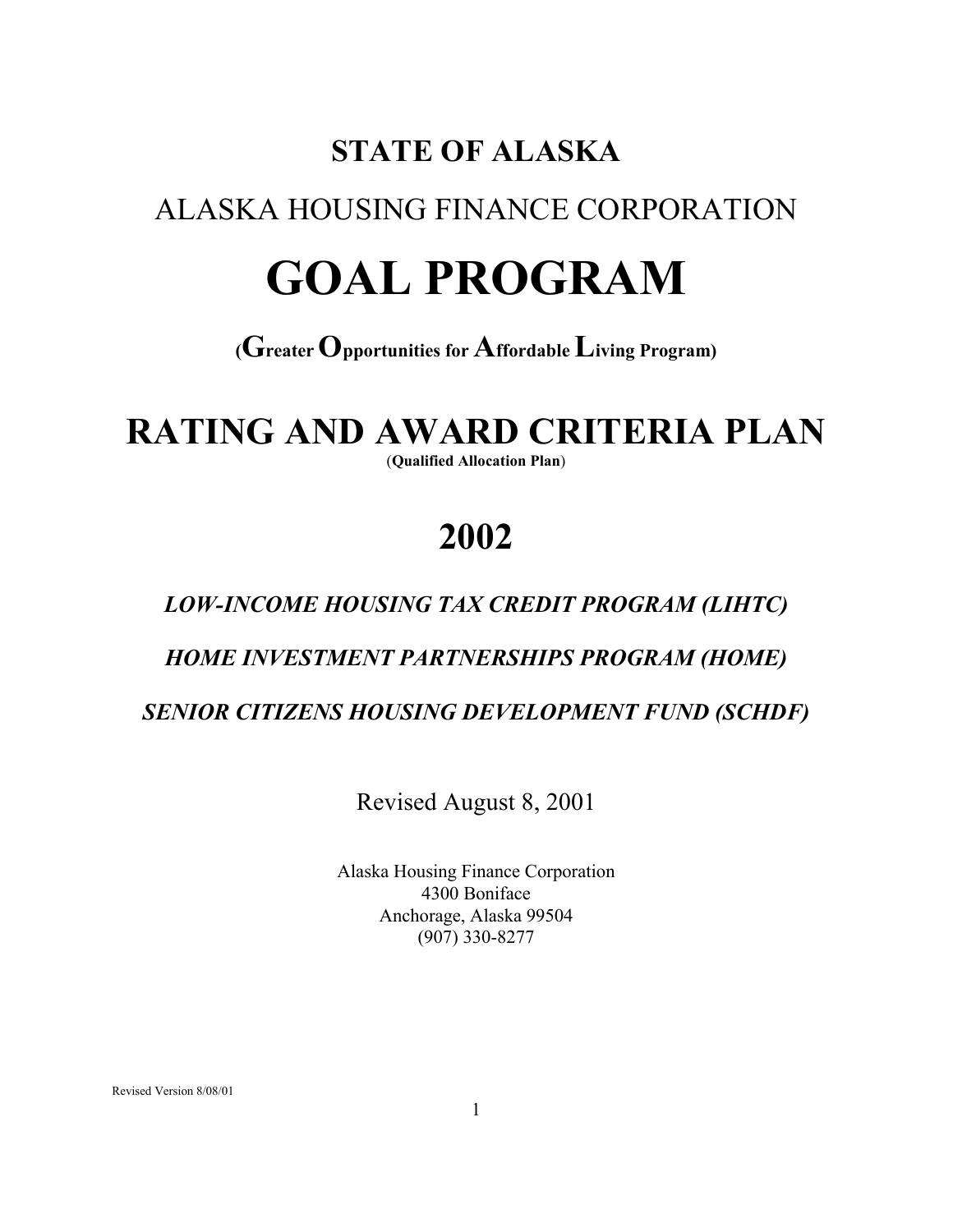| I.               | <b>PURPOSE</b>                                                                                                                                                        | $\boldsymbol{4}$ |
|------------------|-----------------------------------------------------------------------------------------------------------------------------------------------------------------------|------------------|
| П.               |                                                                                                                                                                       |                  |
|                  |                                                                                                                                                                       |                  |
|                  |                                                                                                                                                                       |                  |
|                  |                                                                                                                                                                       | 6                |
|                  |                                                                                                                                                                       |                  |
|                  |                                                                                                                                                                       |                  |
|                  |                                                                                                                                                                       | $\overline{7}$   |
| $I\mathcal{V}$ . |                                                                                                                                                                       |                  |
| V.               |                                                                                                                                                                       |                  |
|                  |                                                                                                                                                                       |                  |
|                  |                                                                                                                                                                       |                  |
|                  | VI. INITIAL THRESHOLD EVALUATION REQUIREMENTS___________________________________11                                                                                    |                  |
| VII.             |                                                                                                                                                                       |                  |
| VIII.            |                                                                                                                                                                       |                  |
|                  | A (1). Project Serves The Lowest Income Tenants (Maximum 20 Points) _______________________11                                                                         |                  |
|                  | A (2). Exemptions for Senior Citizens Housing Development Fund (SCHDF) Requests 12                                                                                    |                  |
|                  | $B(1)$ .                                                                                                                                                              |                  |
|                  | B (2). Exemptions for Senior Citizens Housing Development Fund (SCHDF) Requests 12                                                                                    |                  |
| $\mathbf{C}$ .   | Community Revitalization Projects Located in a Qualified Census Tract (5 Points) ____ 13                                                                              |                  |
| D.               | Supporting Development and Operation Data (Maximum 35 Points) __________________ 13                                                                                   |                  |
| Е.               | Project Leveraging, including "Matching" Contributions (Maximum 20 Points) _____ 14                                                                                   |                  |
| F.               | Applicant Characteristics (Maximum 10 Points) ___________________________________14                                                                                   |                  |
| G.               | Need for the Proposed Project in the Local Area (Maximum 20 Points) ______________________ 15                                                                         |                  |
| Н.               | <b>Project Characteristics (Maximum 55 Points)</b><br>To ject Characteristics (Maximum 55 Points)<br>Number of Units Equipped for Persons with Physical Disabilities  | 16               |
|                  | 1.<br>Projects which Principally Serve Special Needs Populations (15 Points)<br>2.                                                                                    | 17<br>17         |
|                  | Availability of Larger Units for Households with Children (Maximum 15 Points) _____________________<br>3.                                                             | 18               |
|                  | Size of Project (Maximum 5 points)<br>4.<br>Size of Project (Maximum 5 points)<br>Use of Existing Housing as Part of a Community Revitalization Plan (5 Points)<br>5. | 19<br>19         |
|                  | Projects Intended for Eventual Tenant Ownership (5 Points)<br>6.                                                                                                      | 19               |
|                  | 7.                                                                                                                                                                    | 19               |
| I.               |                                                                                                                                                                       | 20               |
| J.               | <b>Serving Areas Receiving Declarations of Disasters (10 Points)</b>                                                                                                  | 20               |
| К.               |                                                                                                                                                                       | 20               |

#### **TABLE OF CONTENTS**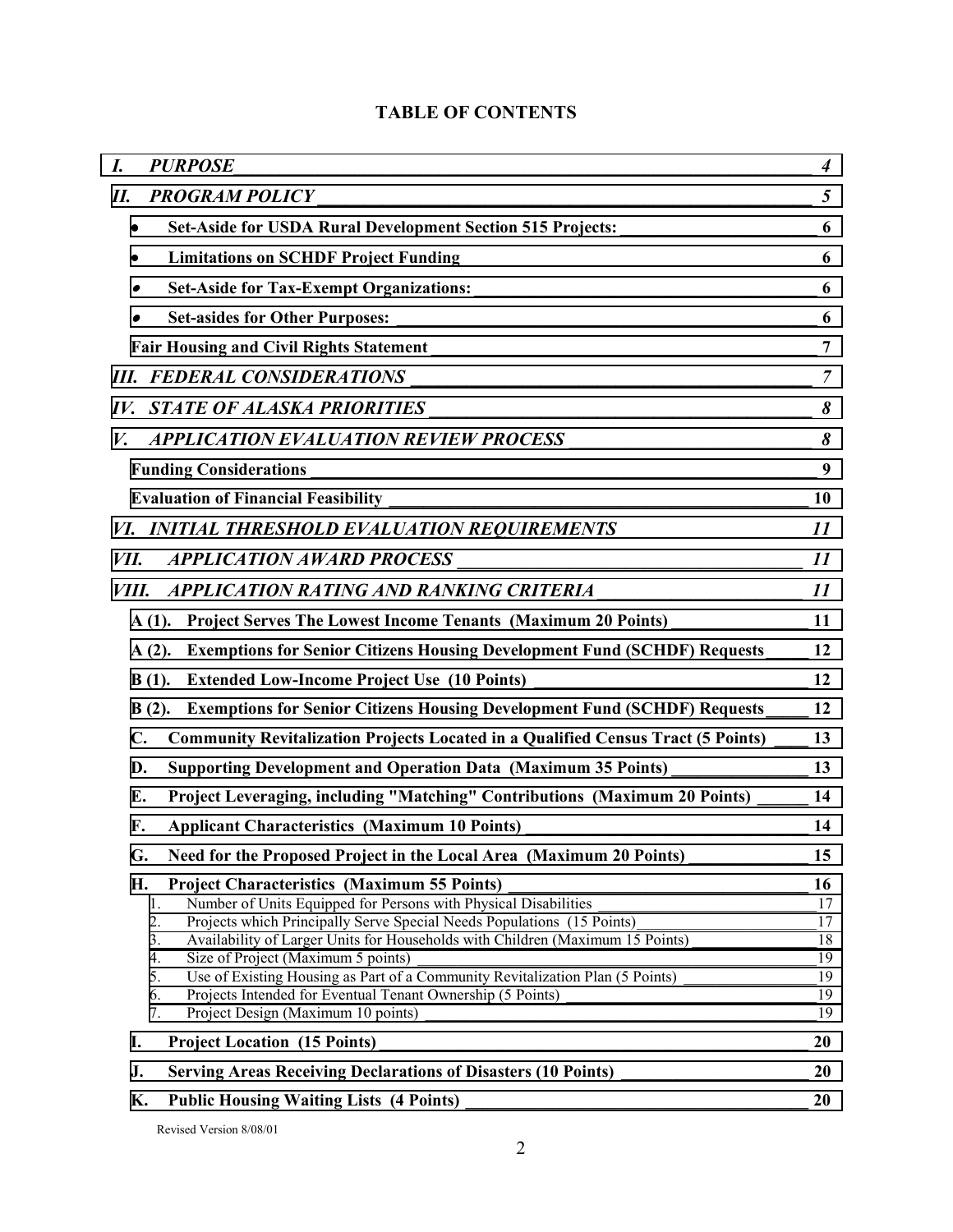|           |                                                                                                                                                                                                             | 21 |
|-----------|-------------------------------------------------------------------------------------------------------------------------------------------------------------------------------------------------------------|----|
|           | IX. PROJECT CHANGES AND NON-COMPLIANCE WITH RATING CRITERIA AFTER<br><b>AWARD</b><br><u> 1980 - Andrea Aonaichte, ann an t-Èireann an t-Èireann an t-Èireann an t-Èireann an t-Èireann an t-Èireann an </u> | 21 |
| X.        |                                                                                                                                                                                                             | 22 |
|           | XI. PROJECT COST LIMITATIONS                                                                                                                                                                                | 23 |
| A.        | Total Development Costs Limits (HUD 221(d)(3/4) Limits for Alaska): 23                                                                                                                                      |    |
| <b>B.</b> | Developer/General Contractor Fees and Costs: 23                                                                                                                                                             |    |
|           | Consultant Fees and Cost of Intermediaries 23                                                                                                                                                               |    |
| D.        |                                                                                                                                                                                                             | 24 |
| E.        |                                                                                                                                                                                                             | 24 |
| XII.      | ALLOCATION OF TAX CREDITS TO PROJECTS FINANCED WITH TAX-<br>EXEMPT BONDS EXCEEDING 50% OF TOTAL PROJECT COSTS                                                                                               | 24 |
|           | XIII. COMPLIANCE MONITORING FOR SCHDF AND HOME                                                                                                                                                              | 24 |
|           | XIV. COMPLIANCE MONITORING PLAN FOR LIHTC PROJECTS                                                                                                                                                          | 25 |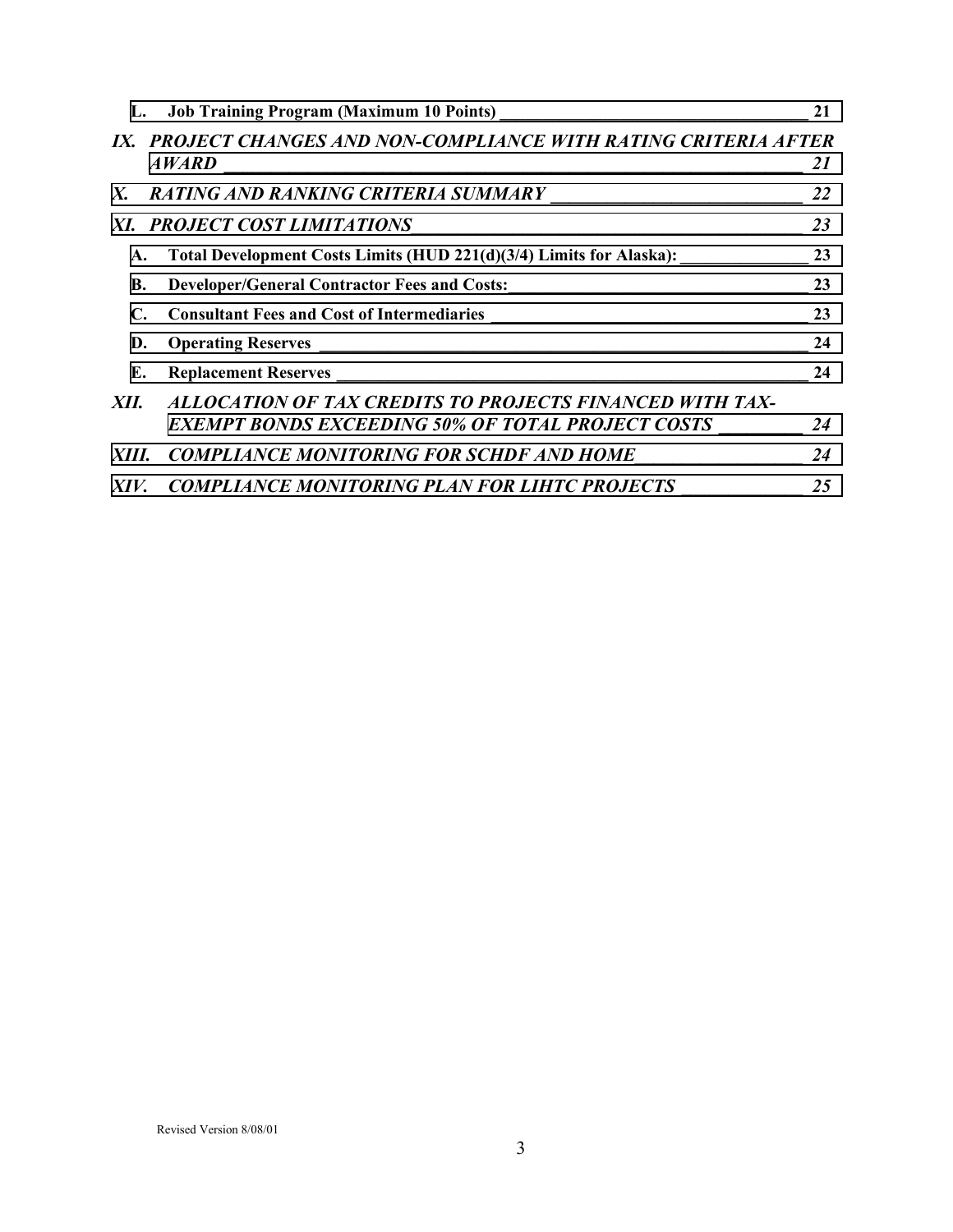#### <span id="page-3-0"></span>**I. PURPOSE**

The rating and award criteria outlined herein has been prepared by the Alaska Housing Finance Corporation (AHFC) to establish the criteria which will be used to award Greater Opportunities for Affordable Living (GOAL) Program funds. This program contains three funding sources - Low-Income Housing Tax Credits (LIHTCs), Home Investment Partnership Program (HOME) funds, and Senior Citizen's Housing Development Fund (SCHDF) grants.

The rating and award criteria established herein, also referred to as the Qualified Allocation Plan, complies with the requirements of Title 26, U.S.C. Section 42 of the Internal Revenue Service Code, as amended ("Section 42").

#### Definitions:

- "accessible unit" is a unit or property that is compliance with the design requirements for all multi-family properties covered under the Fair Housing Act Amendments of 1989. Generally refers to the egress into a unit and the ability of a person in a wheelchair to maneuver within the unit.
- "community revitalization plan" a local comprehensive planning document that specifically includes community revitalization as a priority or defines community revitalization efforts that are consistent with that comprehensive document. If no comprehensive planning document is prepared in a community, then a letter from the chief executive officer of the local government attesting to a proposed project's role in achieving community revitalization will substitute.
- "development proforma" a listing of all of the costs associated with the development of a project and the sources of funds used to pay for the development.
- "equipped" means all the requirements of an accessible unit have been satisfied plus the unit is equipped with grab bars, roll-under counters, bathrooms with roll-in or seated shower stalls or tubs, and other applicable equipment for persons with hearing or vision disabilities.
- "GOAL" Greater Opportunities for Affordable Living is the term used to describe the three funding programs (Low-Income Housing Tax Credits (LIHTCs), Home Investment Partnership Program (HOME) funds, and Senior Citizen s Housing Development Fund (SCHDF)) that have been combined into one application process.
- "Home Investment Partnerships Program (HOME)" a program of the U.S. Department of Housing and Urban Development which provides grant funds administered by AHFC for the development of affordable low-moderate income housing.
- "leverage" sources of development cost funding that do not meet the federal definition of "match" under the HOME program (*i.e.* owner cash).
- "Low-Income Housing Tax Credits (LIHTC)" a program of the Internal Revenue Service operated by AHFC which provides federal tax credits to owners of low-moderate income affordable housing.
- "match" sources of funding for development costs that meet the federal definition under the HOME program (land donations, below market interest rate savings, etc.)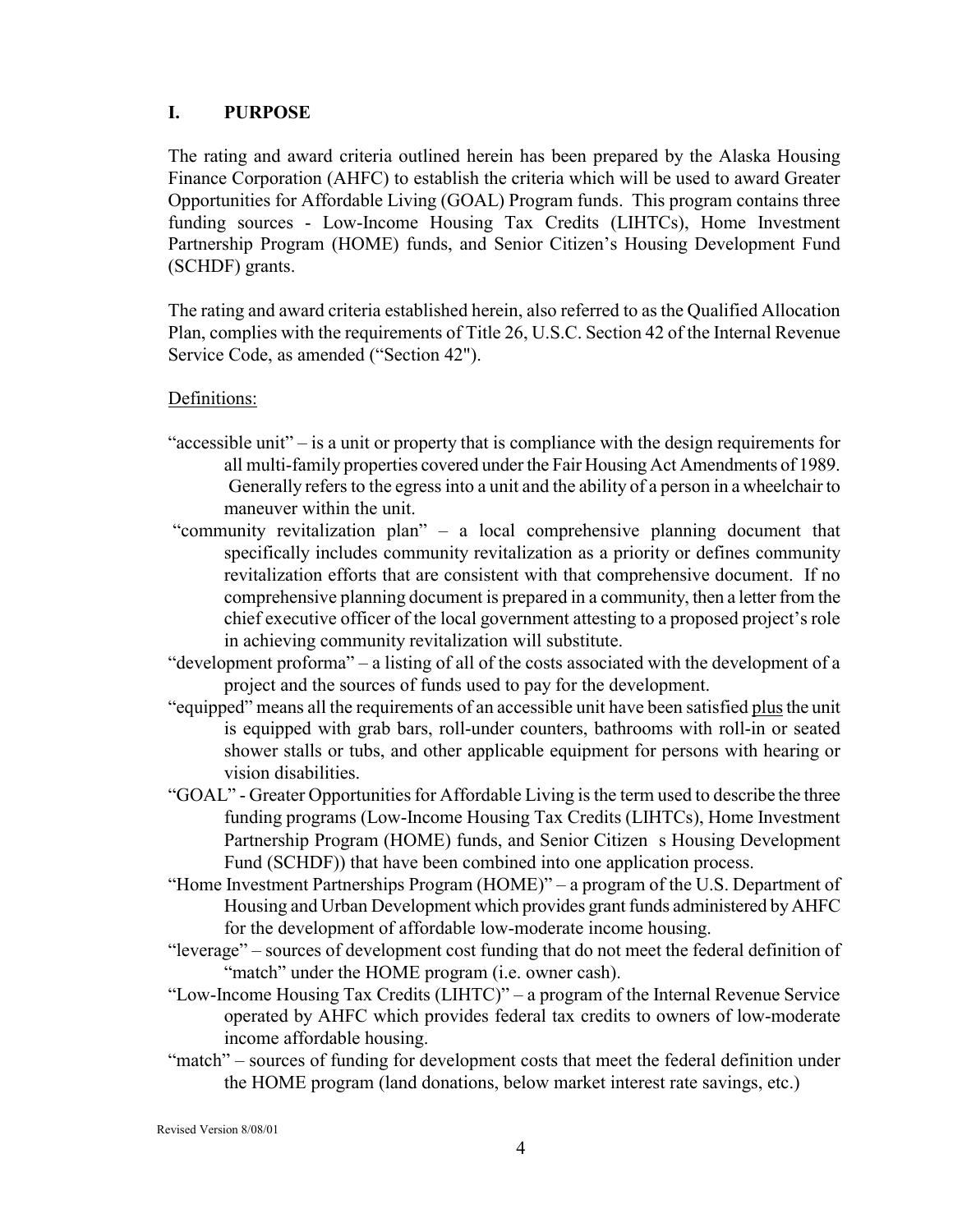- <span id="page-4-0"></span> "operating proforma" – a listing of all of the operating expenses (utilities, taxes, insurance, etc.) associated with managing and maintaining a rental property and a listing of the anticipated revenue to be obtained from the property.
- "operating reserve" an amount of money included as part of the development budget to be used as a cushion against unforeseen changes in operating expenses for a proejct in future years.
- "Qualified Census Tract" a federally designated area that has a relatively high cost of housing development relative to the income of the residents. Enables a LIHTC project located in this area to receive 30% more tax credit.
- "replacement reserve" also known as a reserve for capital replacement. An amount of money used to pay for major capital expenses that occur during the life of the project, such as boiler replacement, roof repairs, appliance replacement, etc.
- Rural community" defined under state statute as a community with a population of 6,500 or less that is not connected by road or rail to Anchorage or Fairbanks, or with a population of 1,600 or less that is connected by road or rail to Anchorage or Fairbanks and at least fifty (50) statute miles outside of Anchorage or twenty-five (25) statute miles outside of Fairbanks. In this definition, a connected by road's does not include a connection by the Alaska Marine Highway System.
- "Senior Citizen's Housing Development Fund (SCHDF)" an AHFC funded program through annual appropriations from the Alaska State Legislature. Program funds may be granted to not-for-profit organizations for senior housing that meets the state definition of "senior household."
- "Special Needs Populations" defined as senior households, households with persons with mental or physical disabilities, the homeless, and person earning less than 30% of the median income for their area.
- "Senior Citizen" for federally funded projects, households must meet the definition established in the Fair Housing Act Amendments of 1989. For the SCHDF program, the definition is 60 years of age or older.
- "USDA- RD Section 515 program" a federal program for low-income rental housing which provides low-interest financing and rental assistance to private for-profit or not-for-profit owners/developers.
- "very-low income" defined as families at or below 50% of the area median income adjusted for family size.

#### **II. PROGRAM POLICY**

It is AHFC's policy to encourage the responsible development of housing for seniors, lowerincome persons and families through the allocation of GOAL program funds. A separate policy and procedures manual for the GOAL program is available from AHFC.

Additionally, it is AHFC's policy to minimize the impact of the GOAL program on existing residents of buildings that will be acquired or rehabilitated, where relocation of existing residents will occur.

Revised Version 8/08/01 The award of GOAL program funds is subject to the following funding considerations: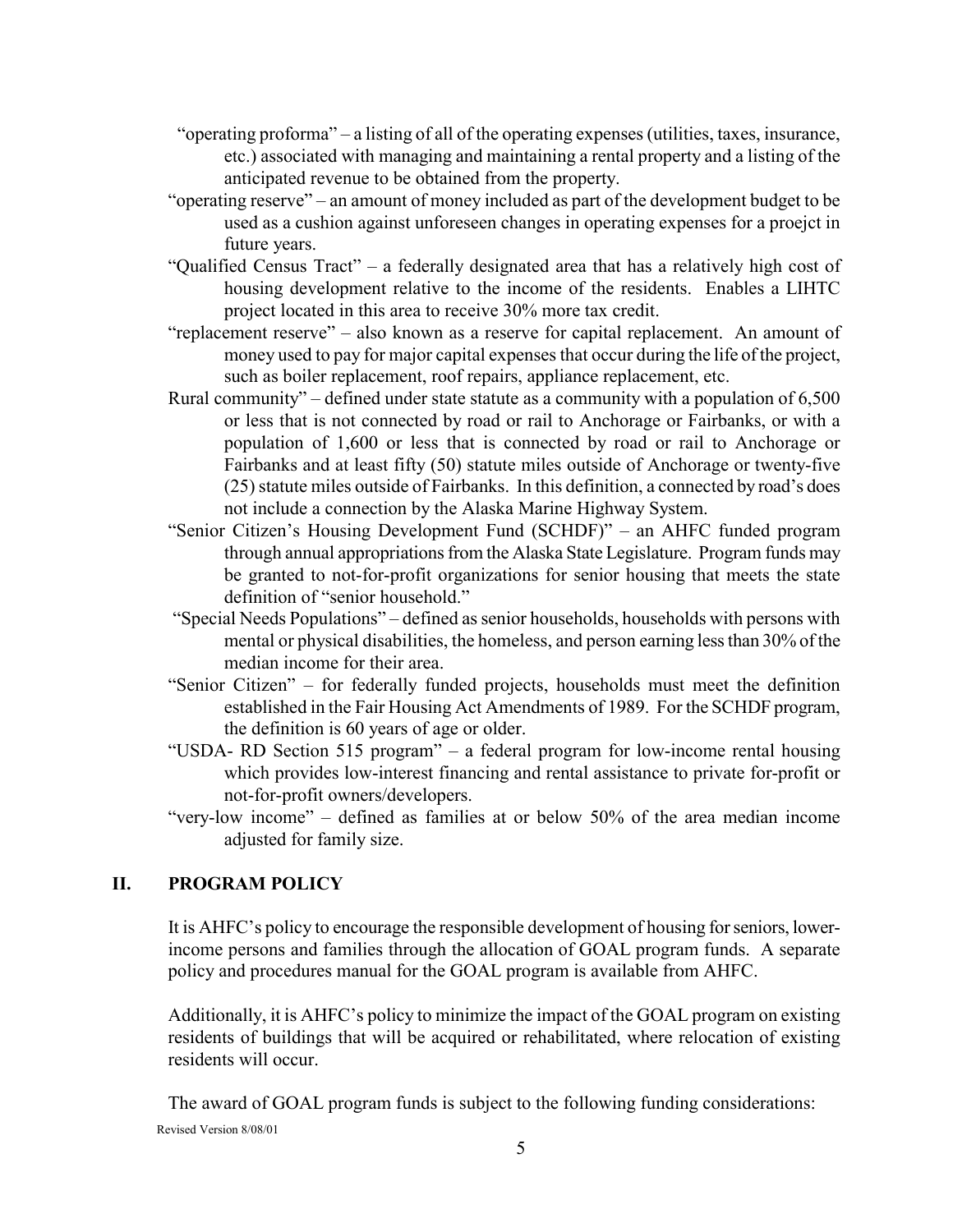- <span id="page-5-0"></span>• The amount necessary to achieve financial feasibility and long-term viability of the project;
- Legal funding limits for LIHTCs and HOME funds;
- A limit of \$675,000 per project for HOME funds.
- Set-Aside for USDA Rural Development Section 515 Projects:

There will be a set-aside of 10% of the available low income housing tax credit in the first round of annual funding reserved for Section 515 projects for the GOAL program. If there are no Section 515 projects that are awarded funds in the first round, or those Section 515 projects that are funded do not use the entire 10% setaside, then AHFC may reallocate the set-aside tax credit to other qualified non-Section 515 projects.

• Limitations on SCHDF Project Funding

For grant requests over \$500,000, the underwriting analysis performed by AHFC for determining the recommended amount of senior housing grant funds will be based on analysis of the debt carrying capacity of the project. AHFC will use the underwriting criteria for its multi-family loan program to determine the potential amount of debt the project could support. Project income will be estimated by using the HUD established Fair Market Rent for the geographic location. The maximum SCHDF award will be the difference between the estimated debt capacity (loan amount) and total development costs*.* 

•Set-Aside for Tax-Exempt Organizations:

> There will be a set-aside of 10% of the available low income housing tax credit annual funding reserved for projects sponsored by eligible  $501(c)(3)$  tax-exempt organizations who have as one of their tax-exempt purposes, the provision of lowincome housing. This set-aside is mandated under  $26$  U.S.C. Section  $42(i)(5)$ , the Internal Revenue Service Code*.*

•Set-asides for Other Purposes:

> AHFC, at its discretion, may use a portion of the annual state tax credit cap to engage in demonstration projects that fulfill the mission of AHFC and are consistent with this qualified allocation plan and the requirements of 26 U.S.C. Section 42 of the Internal Revenue Service Code*.*

Revised Version 8/08/01 In determining the appropriate amount of GOAL program funds to be awarded, AHFC will consider the sources and availability of other funds, the reasonableness of development and operating costs, anticipated project operating revenue, and the expected proceeds from the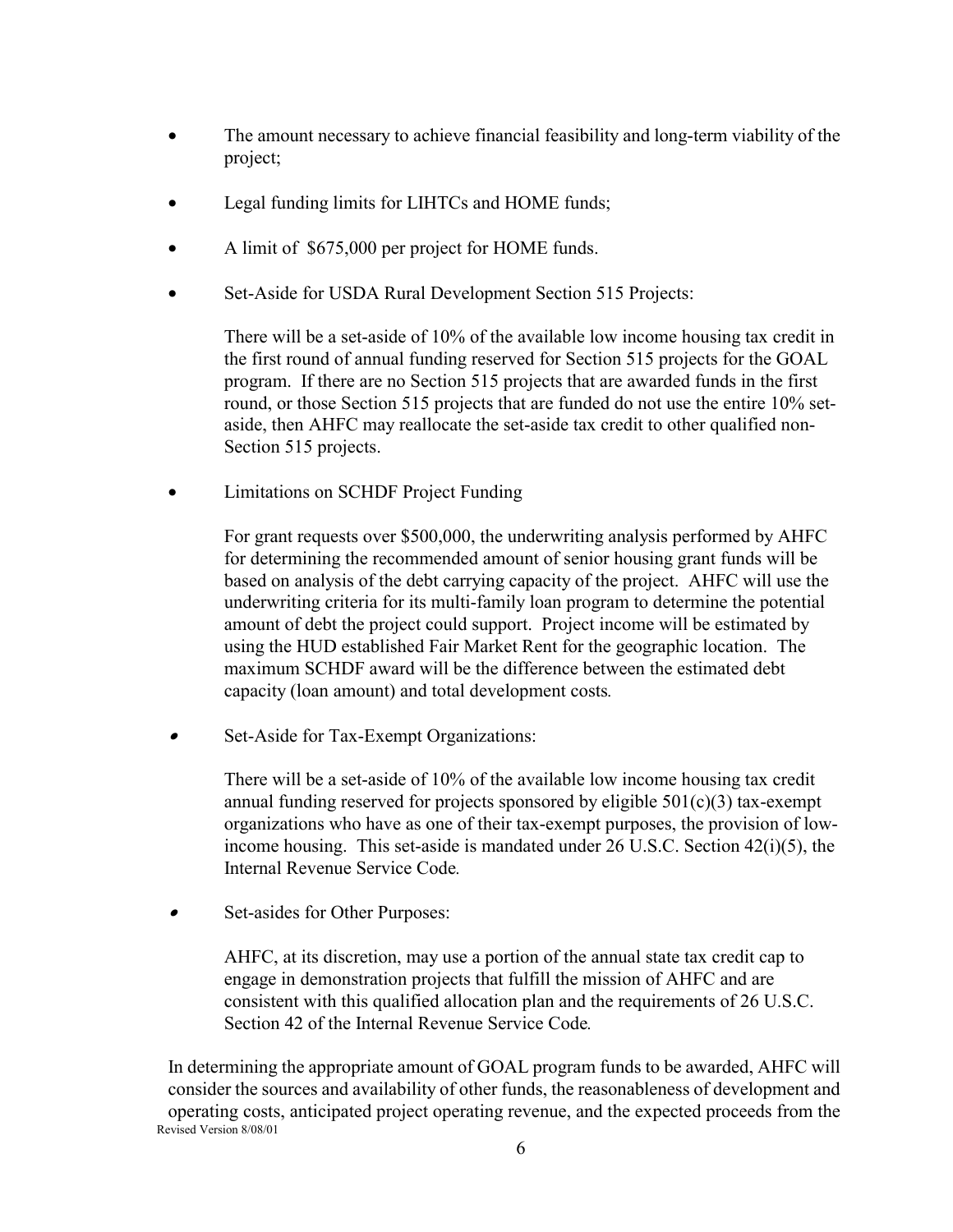<span id="page-6-0"></span>sale of LIHTCs (if applicable).

Fair Housing and Civil Rights Statement

It is a requirement of receipt of any funding under the GOAL program that any owner/developer/borrower and any of its employees, agents or sub-contractors understands and agrees that it is the total responsibility of the owner to adhere to and comply with all Federal Civil Rights legislation inclusive of the Fair Housing Laws, Section 504 of the Rehabilitation Act of 1973, the Americans with Disabilities Act as well as any state or local Civil Rights legislation along with any required related codes and Laws. Should AHFC not specify any requirements, such as design, it is none the less the owners responsibility to be aware of and comply with all non-discrimination provisions relating to race, color religion, sex, handicap, familial status, national origin and any other classes protected in Alaska. This includes design requirements for construction and rehabilitation, Equal Opportunity in regard to marketing and tenant selection and reasonable accommodation and modification for those tenants covered under the law.

#### **III. FEDERAL CONSIDERATIONS**

26 U.S.C. Section 42 (IRS Code) establishes the following preferences for the LIHTC program:

- 1. Projects that serve the lowest income tenants;
- 2. Projects that are obligated to serve qualified tenants for the longest period of time.
- 3. Projects that are located in a qualified census tract (as defined in subsection  $42 \text{ (d)(5)(C)}$ ) and the development of which contributes to a concerted community revitalization plan.

26 U.S.C. Section 42 also requires that AHFC consider the following project characteristic factors in selecting applications that receive LIHTCs:

- 1. Project Location (rural versus urban; revitalization area, etc.);
- 2. Housing Needs Characteristics (demand and need for the project);
- 3. Project Characteristics, including whether the project includes the use of existing housing as a part of a community revitalization plan (accessible units; unit & project size; design features, etc.);
- 4. Sponsor (applicant) Characteristics (experience in developing, owning, managing);
- 5. Targeting of Individuals on Public Housing Waiting Lists (preferences);
- 6. Targeting of Special Needs Populations (preferences for defined special needs);
- 7. Tenant populations of households with children; and
- 8. Projects intended for eventual tenant ownership.

These priorities and additional criteria are consistent with the AHFC's corporate mission and the State of Alaska's Housing and Community Development Plan (HCD Plan). They are incorporated as priorities under the entire GOAL program, including HOME and SCHDF. AHFC will award points in the rating process to projects that commit to meeting these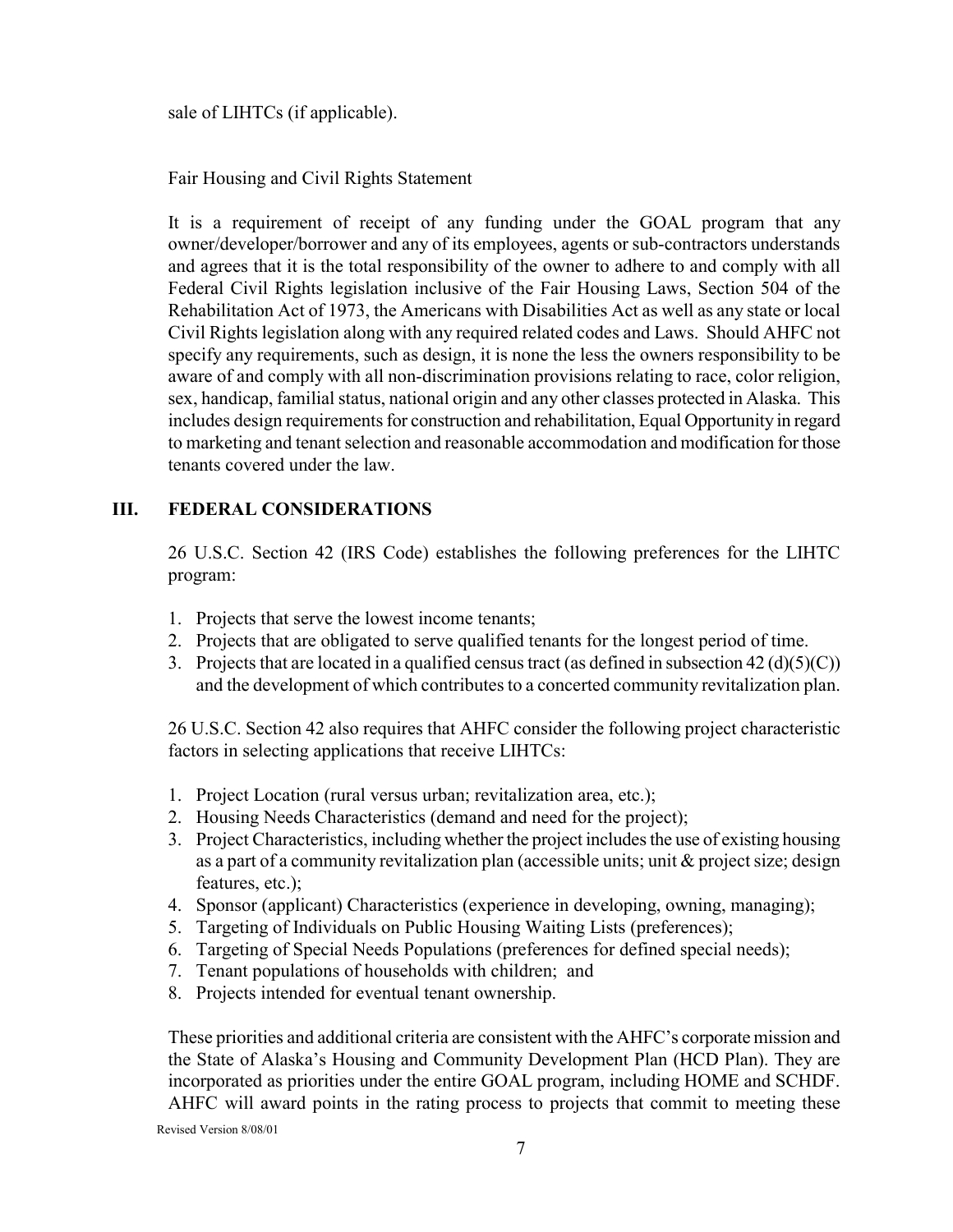<span id="page-7-0"></span>objectives.

#### **IV. STATE OF ALASKA PRIORITIES**

State of Alaska priorities shall include projects that:

- 1. Have only the amount of subsidy necessary, over and above the amount of debt that can be supported, to make the project financially feasible (from both a developmental and operational viewpoint);
- 2. Leverage GOAL program funds with other funding sources, including those which qualify as "match" under 24 CFR part 92 of the HUD regulations;
- 3. Will be developed by applicants/sponsors who demonstrate the greatest capability to carry out the project;
- 4. Address the highest need for low-income housing in the local rental market;
- 5. Target "special needs populations" (i.e. senior citizens, persons who experience mental or physical disabilities, homeless persons, and families whose income does not exceed 30% of the area median income, adjusted for family size);
- 6. Include larger units (i.e., greater number of bedrooms) for families;
- 7. Are smaller in size (i.e., number of units);
- 8. Are located in "rural" communities, as defined by AHFC;
- 9. Are located in state declared disaster areas;
- 10. Provide meaningful training and employment opportunities for Alaskans.

AHFC will award points in the rating process to projects that address these priorities.

#### **V. APPLICATION EVALUATION REVIEW PROCESS**

Each application received by AHFC will be reviewed by staff to determine whether the minimum application submission requirements have been satisfied by the applicant ("threshold evaluation"). If the applicant fails to submit required application material by the deadline established by AHFC, the application will be denied any further review or consideration. Applications that pass the threshold evaluation will be forwarded to an Evaluation Review Committee consisting of persons appointed by AHFC's executive director/chief executive officer, or his/her designee.

The committee shall include at least three, but no more than five evaluation members. Evaluation members may include, but will not be limited to, a representative(s) from AHFC, the U.S. Department of Housing and Urban Development, and/or the real estate, construction, or finance industries. Committee members will evaluate and rate applications which pass the threshold review, in accordance with the rating criteria outlined in this plan. Based on the results of the rating process and the selection criteria identified herein, an award recommendation will be submitted to AHFC's executive director/chief executive officer.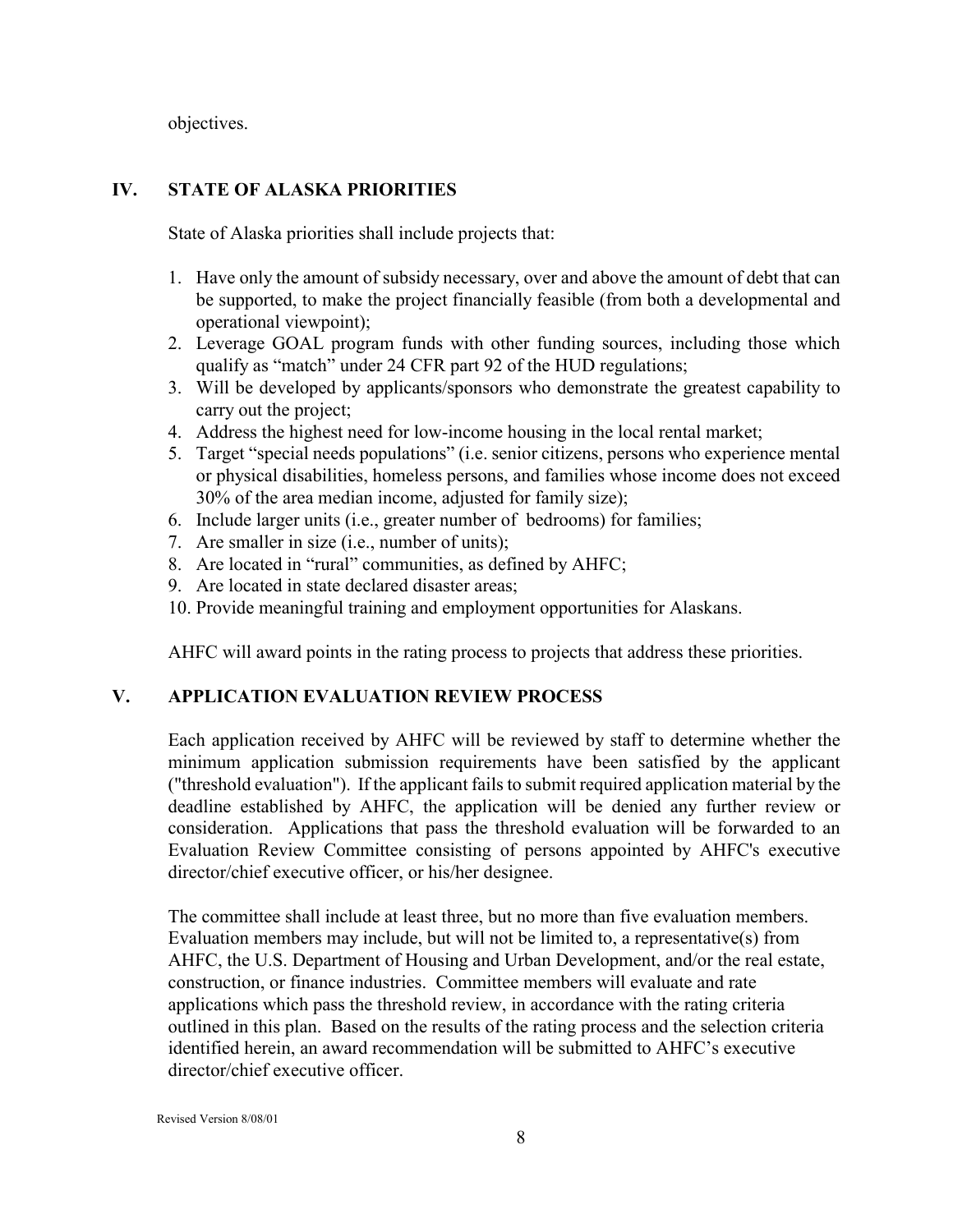#### <span id="page-8-0"></span>Funding Considerations

The Executive Director may use considerations other than the point ranking to make the final funding awards. These considerations are:

- 1. The maximum legal and AHFC annual programmatic funding limits;
- 2. Levels of funding necessary, in AHFC's opinion, to result in a financially feasible project, including a recommendation of no funding if sufficient debt can be supported;
- 3. Distribution of GOAL funds in such a manner to maximize the number of financially feasible projects which receive funding, even though this may result in the award of funds or tax credits outside of actual application rankings established by the rating process. This ability is necessary to ensure that a high ranked application(s) would not necessarily secure all, or most, of the available GOAL funds at the expense of a greater number of other worthy lesser ranked projects;
- 4. Levels of funding necessary, in AHFC's opinion, to satisfy the financing needs of earlier funded HOME, SCHDF, or LIHTC projects, which, as a result of amended underwriting assumptions (i.e., higher development costs or lesser net operating income than expected, etc.) or insufficient previous GOAL funding, have not yet resulted in a developed or completed project
- 5. A different amount of GOAL program funds or a different mix of funding sources than that requested by the applicant may be recommended in order to avoid over subsidizing, and to maximize leveraging and efficient utilization of all GOAL resources.
- 6. Geographic location.
- 7. Responsible bidder. AHFC reserves the right to reject any grant application or request for funding from any applicant who has failed to perform or is partnered with a person or organization who has failed to perform any previous grant or contract with AHFC; who has previously failed to perform properly or to complete on time contracts of a similar nature; who qualifies or changes terms and conditions of the Notice of Funding Availability (NOFA), applicable restrictive covenants or loans in such a manner that is not responsive to the purpose sought by AHFC in issuing the NOFA, covenants or loans; who submits an application that contains faulty specifications or insufficient information that , in the opinion of AHFC, makes an application non-responsive to the NOFA; who submits a late application; who has not signed the application; who is not in a position to perform the work proposed in the application; who habitually and without just cause neglected the payment of bills or otherwise disregarded its obligations to subcontractors, material suppliers, or employees; who has shown a consistent practice of non-compliance with State and federal rules that govern housing development programs; who has unpaid taxes due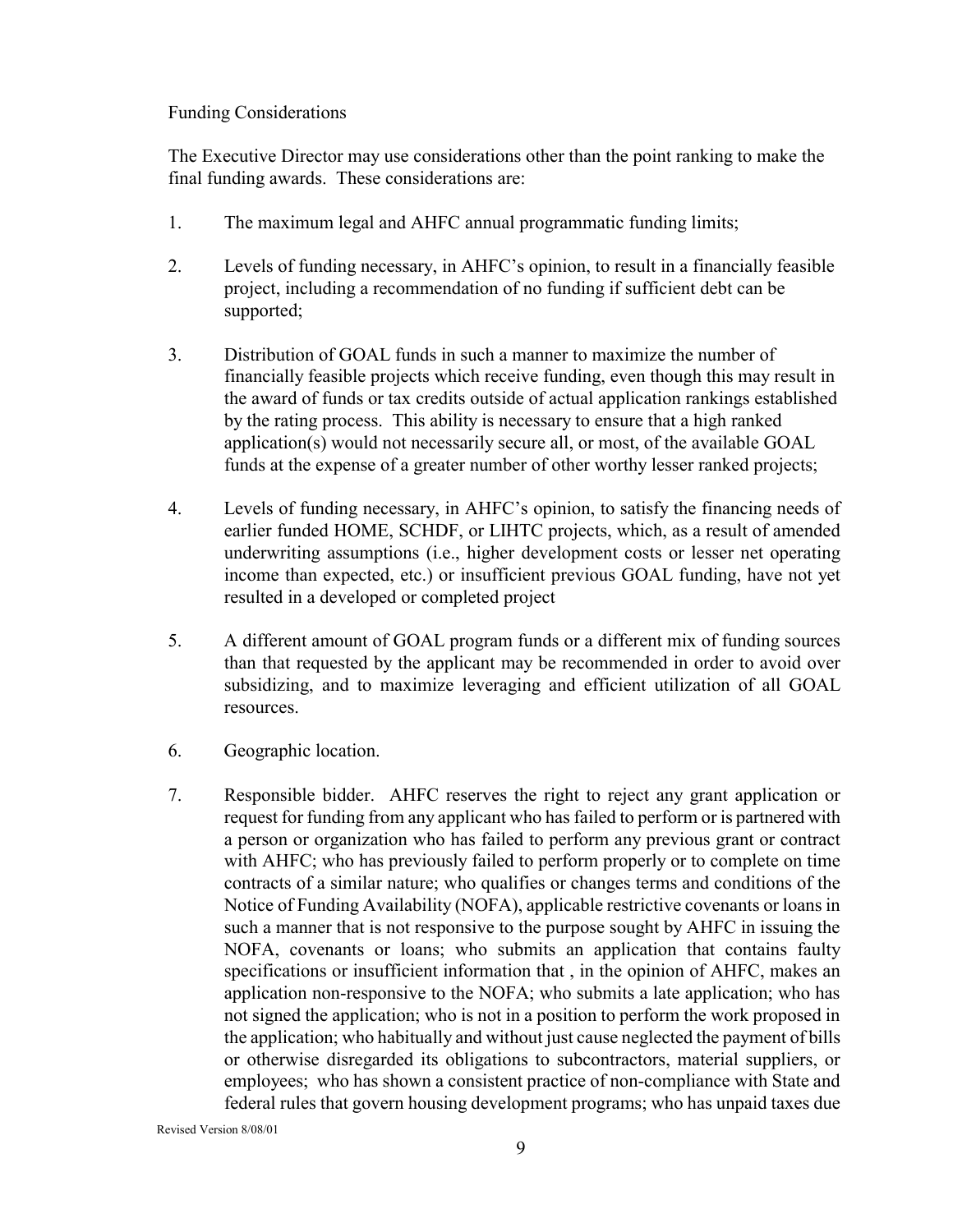<span id="page-9-0"></span>to the State of Alaska or the U.S. government; where there is a conflict of interest with the applicant and board member or employee of AHFC; or when AHFC determines that the application is not in AHFC's best interest.

In those cases where the funding decision approved by AHFC's Executive Director/Chief Executive officer varies from that requested by the applicant, the applicant will be given notice of AHFC's intent to award the alternative funding reservation and/or award, and will be allowed to accept or deny the offered funding package. If the applicant chooses not to accept the funding package offered, no additional consideration will be given to that applicant during that funding cycle, and the declined GOAL program funds may be offered to another qualifying applicant(s). An applicant may have the right to appeal this decision under 15 AAC 151.830 and 15 AAC 150.220.

For any allocation of Low-income Housing Tax Credit that is made outside the priorities and selection criteria established by AHFC in this allocation plan, a written explanation will be made available to the general public, upon request.

AHFC reserves the right to deny GOAL funds to any applicant, regardless of that applicant's point ranking if, in AHFC's sole determination, the applicant's proposed project is not financially feasible or viable. Additionally, GOAL funds may be awarded out of the ranking order established by the points earned. In such cases, this recommendation shall be based on the amount of GOAL funds requested, relative to the amount of funding available, as well as other selection criteria identified within the rating criteria plan.

Evaluation of Financial Feasibility

 Under IRS Regulations 1.42-17, AHFC must evaluate the financial feasibility of a project three times during the development of the project. The three stages are application, allocation (carryover or issuance of 8609) and the placed in service date. The final evaluation for the issuance of the IRS Form 8609, "Low income Housing Credit Allocation Certification", must occur after the placed in service date.

 Under IRS Regulation 1.42-17, owners must certify to all sources and uses of funds and the total financing planned for the project. Section 1.42-17 also specifies the type of information that must be provided by the owner and reviewed by AHFC as part of the evaluation.

 For purposes of the evaluation done at allocation (carryover and/or 8609), the schedule of costs prepared by the owner must also include a Certified Public Accountant's audit report on the schedule. The CPA's audit must be conducted in accordance with generally accepted auditing standards. The audit report must be unqualified.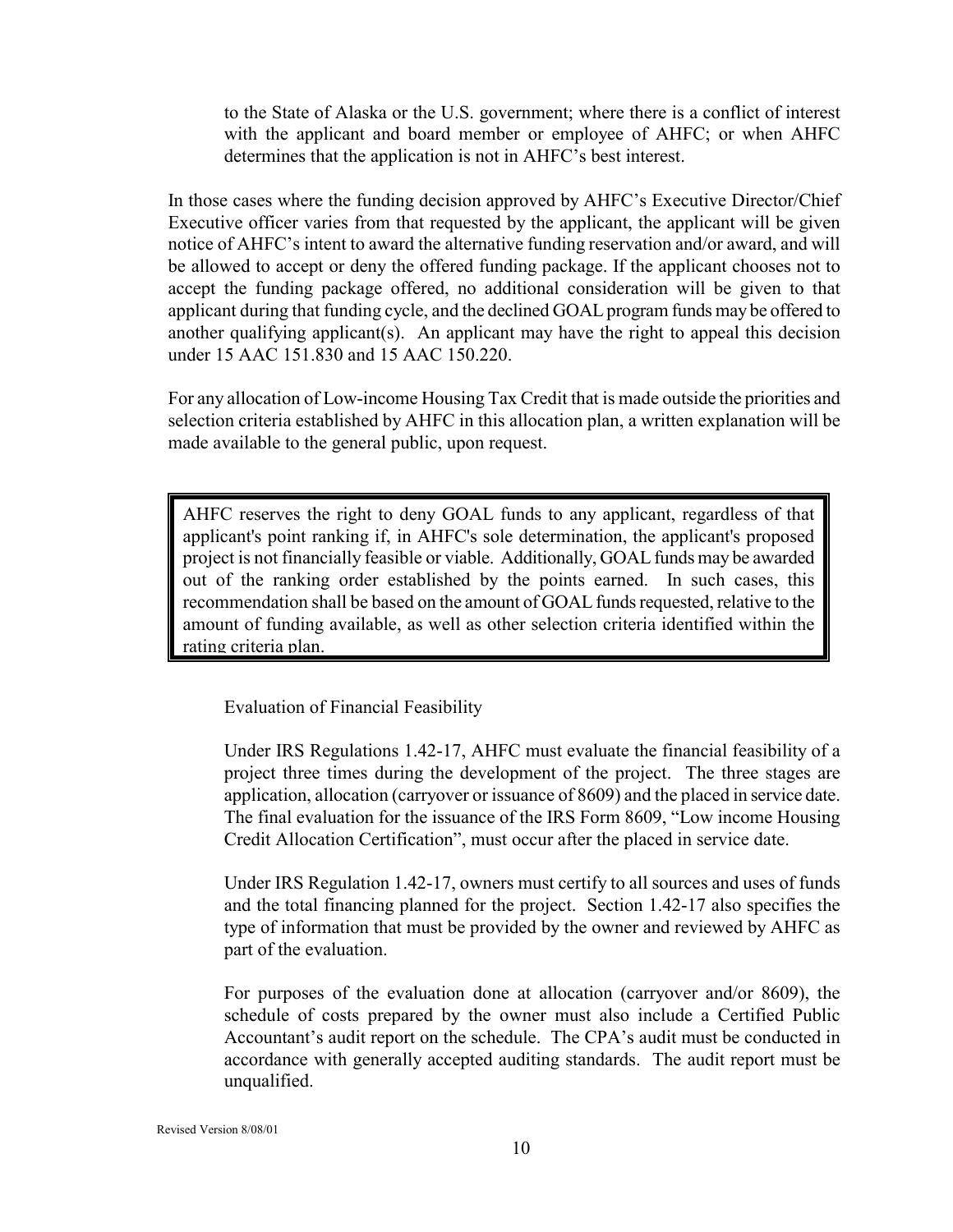This requirement also pertains to all tax-exempt, bond-financed projects that are seeking credit under the provisions of Section XII of this allocation plan.

#### <span id="page-10-0"></span>**VI. INITIAL THRESHOLD EVALUATION REQUIREMENTS**

To satisfy minimum application requirements (threshold evaluation), the application package must include the following material, unless otherwise approved in writing by AHFC:

- 1. Completed application forms and all applicable certifications;
- 2. Submission of all required application material;
- 3. Payment of all applicable application fees;
- 4. Sufficient data, in AHFC's opinion, to determine the financial feasibility and long term viability of the project.
- 5. Sufficient data, in AHFC's opinion, to determine that the applicant and project is eligible to receive the GOAL program-funding source requested.
- 6. Applicant is considered to be a "responsible bidder."

After receipt of this information AHFC will determine the financial feasibility of the project before submitting it to a review committee for final review and ranking. AHFC's feasibility review will examine, among other things, the ability of the project to support debt. If a project, in AHFC's opinion is not financially feasible or has the capacity to support enough debt so that GOAL program funds are not necessary, then the application will not be forwarded to the review committee for failure to pass the initial threshold evaluation.

#### **VII. APPLICATION AWARD PROCESS**

Each applicant will receive notification of the proposed GOAL program funding awards upon AHFC's executive director/chief executive officer's approval (or amendment) of the recommendations made by the evaluation review committee. Applicants may appeal the funding decision in accordance with AHFC regulations (15 AAC 151.830, 15 AAC 151.220 or 15 AAC 154.060, as applicable). Subsequent to any appeals processes, AHFC will issue a notice of award to successful applicants.

#### **VIII. APPLICATION RATING AND RANKING CRITERIA**

The following criteria and associated points will be utilized to rate and rank applications received for GOAL program funds:

A (1). Project Serves The Lowest Income Tenants (Maximum 20 Points)

Points will be awarded based on the percentage of units in the project which will be restricted to persons/families whose annual income does not exceed 50% of the area gross median income, exceeding the minimum percentage required under the most restrictive program in which funds are requested. Although the applicant may choose to set-aside (restrict) up to 100% of the project's units for low-income families, to encourage mixed-income developments, points will be awarded only up to a set-aside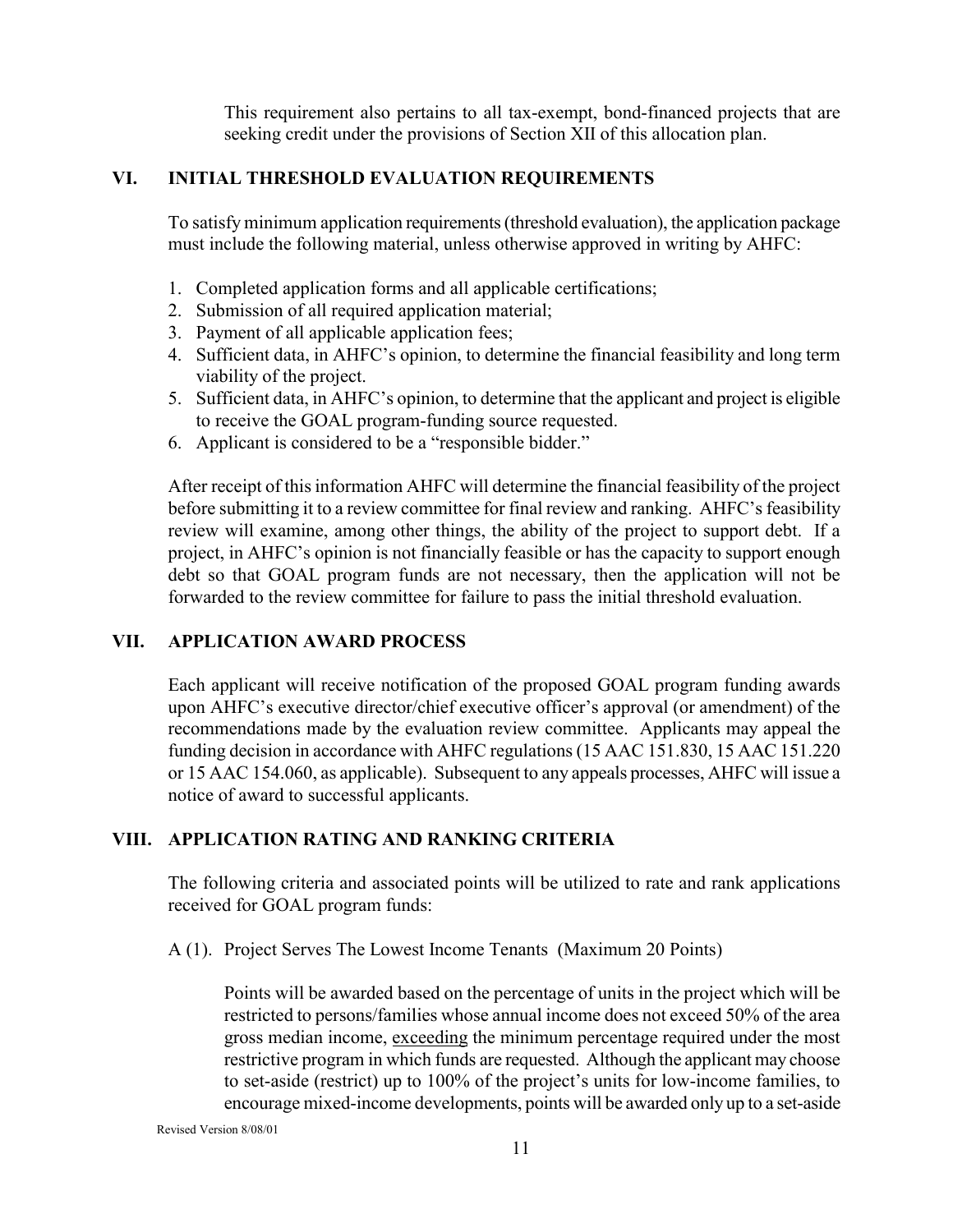<span id="page-11-0"></span>level of 75%.

Calculation Method

(Number of units set-aside – required number) x 20 (Number of units in project \* .75)

#### **Example:**

A proposed project has 20 units, with a required set-aside of 5 units. The applicant chooses to set-aside an additional 10 units for families at 50% of the area median.

 $15-5/((20*.75) = .667\% \times 20 = 13.34$ 

The rent charged for these units shall not exceed the maximum rent that can be charged under the rental policies established for the program in which funds are requested and/or received. See the application form for instructions on how to calculate the points for this category.

A (2). Exemptions for Senior Citizens Housing Development Fund (SCHDF) Requests

Senior project applications which exclusively request SCHDF program funds will be rated in accordance with the rating criteria plan, excluding this criteria. Senior organizations must establish rental policies, i.e., affordable unit (restricted income and rent) versus market rate units, in accordance with the need in their area and their organizational principles.

Senior project applications which request, but are unsuccessful in obtaining HOME or LIHTC funds due to their ranking, will be grouped with the segregated SCHDFonly applications and scored in the same manner. However, such senior projects will be required to maintain the proposed set-aside level required under the HOME and LIHTC program, or higher level if proposed by the applicant, as the amount of development (subsidy) funds requested is directly related to the restricted rent levels which are proposed by the applicant.

B (1). Extended Low-Income Project Use (10 Points)

Ten (10) Points will be awarded to applications that commit the project to an extended low-income use equaling 30 years. An extended use agreement or other similar agreement, as determined to be appropriate by AHFC, is required.

B (2). Exemptions for Senior Citizens Housing Development Fund (SCHDF) Requests

Senior project applications which exclusively request SCHDF program funds will be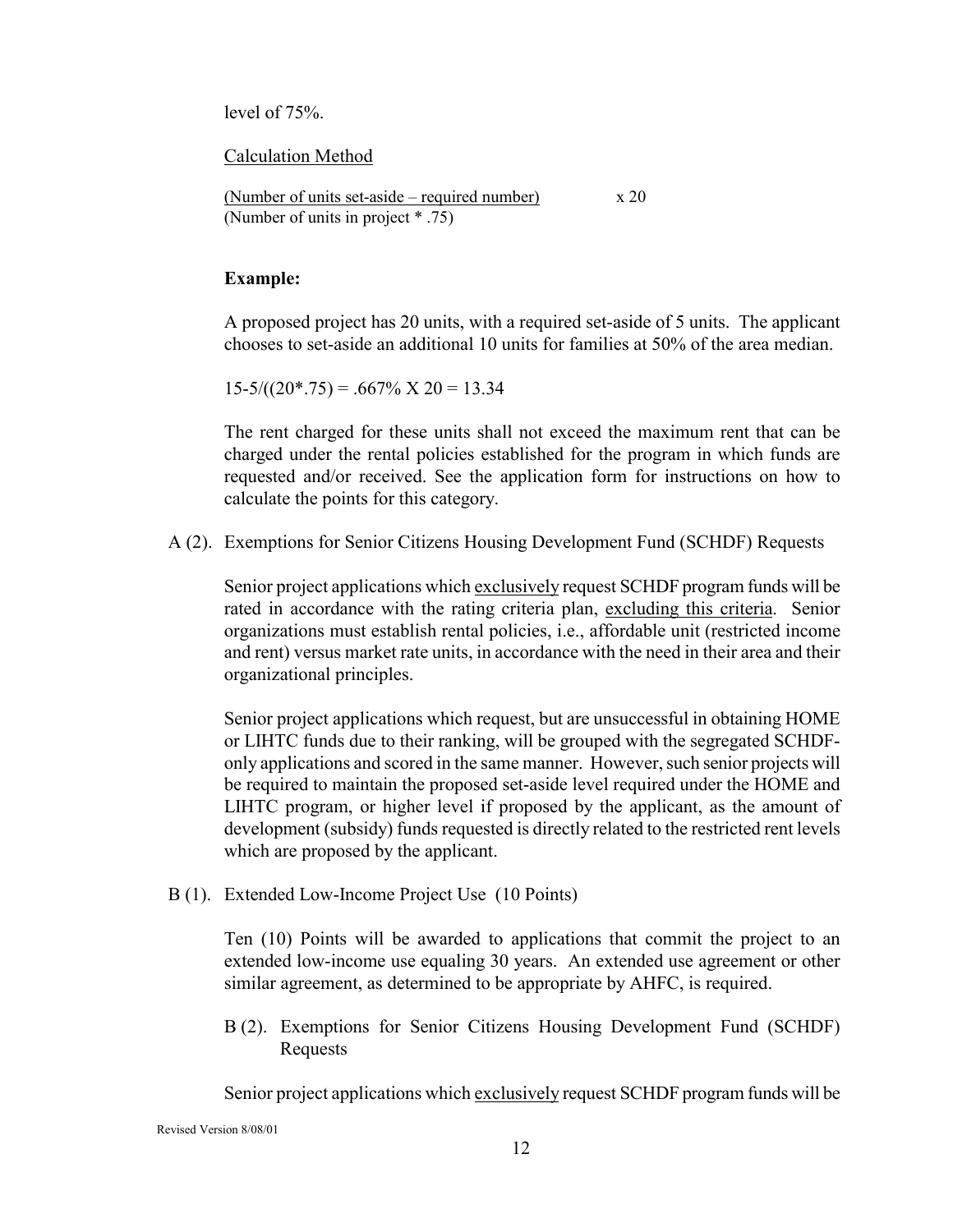rated in accordance with the rating criteria plan, excluding this criteria.

<span id="page-12-0"></span>C. Community Revitalization Projects Located in a Qualified Census Tract (5 Points)

Five (5) points will be awarded to any project that is located in a Qualified Census Tract (as defined by HUD, under  $42(d)(5)(C)$ ) and is considered to contribute to a community revitalization plan.

D. Supporting Development and Operation Data (Maximum 35 Points)

Points will be awarded to applications based on the extent that application material supports the project's developmental and operational feasibility and viability. An application must receive at least 50% of the total possible points in this category to receive any funding under the GOAL program. Points will be awarded based on the following subcategories:

- 1. The degree to which development cost estimates are reasonable and are supported by a credible third-party bid(s) and/or estimate(s). Examples include bids and/or cost estimates supplied by an architect, appraiser, materials supplier, etc. **(Maximum 10 Points).**
- 2. The degree to which the project's operating, or "pro-forma", statement provides a reasonable estimate of all sources and amounts of project revenue, vacancy rates, operating expenses, debt capability, and reserves for replacements and repairs. To earn the maximum points in this subcategory, applicants must include credible, third-party support for the project's anticipated rents, vacancy rate, and operating expenses **(Maximum 10 Points)**.
- 3. The degree to which other proposed project funding sources have been confirmed **(Maximum 10 Points)**.

In assessing this item, evaluation committee members will consider the following in the order of priority listed below:

- a. Whether written funding commitments have been provided;
- b. Whether a letter(s) of project and debt capability review by the permanent and construction lenders have been provided;
- c. Whether tax credit proceeds (if applicable) accurately reflect current tax credit market sale rates;
- d. Whether letters of interest from other proposed funding sources have been provided.

Revised Version 8/08/01 4. The project schedule and written development narrative demonstrates the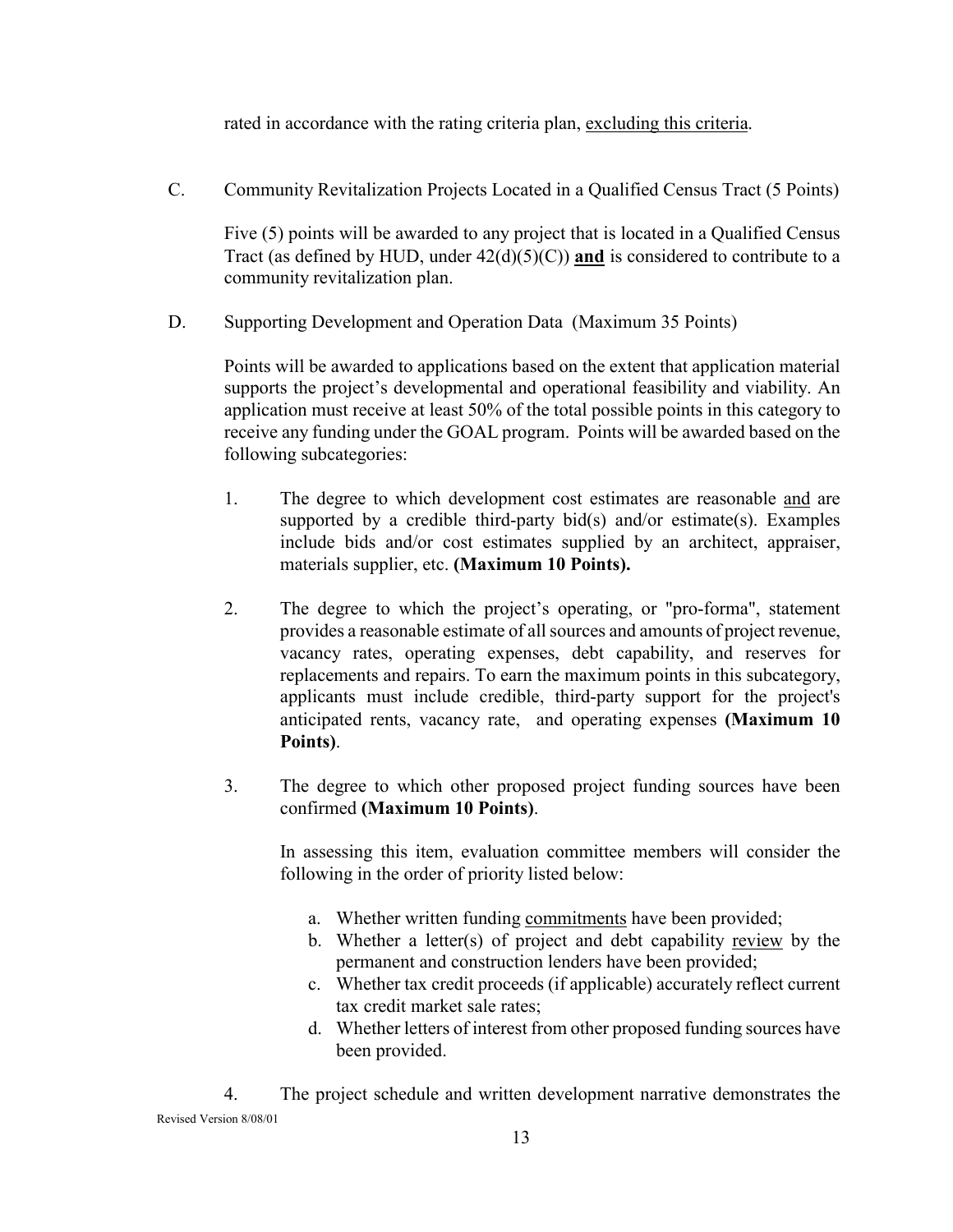applicant's understanding of housing development concepts, and presents reasonable assurances that the project can be successfully implemented within the proposed time frame **(Maximum of 5 Points)**.

<span id="page-13-0"></span>E. Project Leveraging, including "Matching" Contributions (Maximum 20 Points)

Points will be awarded to applications providing a written commitment from additional funding sources to provide contributions to the project which leverage GOAL program funds, as well as those that qualify as "Match" in accordance with 24 CFR Part 92 (HOME Regulations). Contributed funds may not receive points in both the "leverage" and "matching" categories.

Applicants must include a written description of the proposed leverage and "match" contribution(s) and indicate at what point in time the "leveraged" and "matching" funds will be contributed to the project.

#### Calculation Method:

(Amount of "leverage" and "match" funds contributed divided by the total amount of GOAL program funds requested) X 20 (Maximum 10 Points for "leverage" funds; Maximum 10 Points for "match" funds).

**Example:** An applicant requests \$200,000 in HOME funds and \$100,000 (annually, means \$1,000,000 over ten years) in LIHTCs. The applicant states (commits) that the following match contributions will be provided: abatement of local government property taxes for first ten years (NPV of \$55,000); Federal Home Loan Bank grant \$25,000; donated building materials (value of \$10,000). Total Matching contributions equal \$90,000; Additionally, the applicant states (commits) that the following leverage funds will be contributed: applicant cash contribution \$50,000; developer's deferred fee \$50,000; applicant's land contribution (value of \$75,000). Total leveraged funds equal \$175,000.

In this example, the applicant would earn 1.75 points for matching contributions  $($90,000/[200,000 + $1,000,000])$  X 20; and 2.92 points for leveraged contributions  $($175,000/[200,000 + $1,000,000]$  X 20.

- F. Applicant Characteristics (Maximum 10 Points)
	- 1. Points will be awarded, in accordance with the following schedule, to applications which document that:
		- **i.** The applicant, or developer hired by the applicant, has successful experience in developing and/or constructing similar type projects in Alaska. (Maximum 5 Points)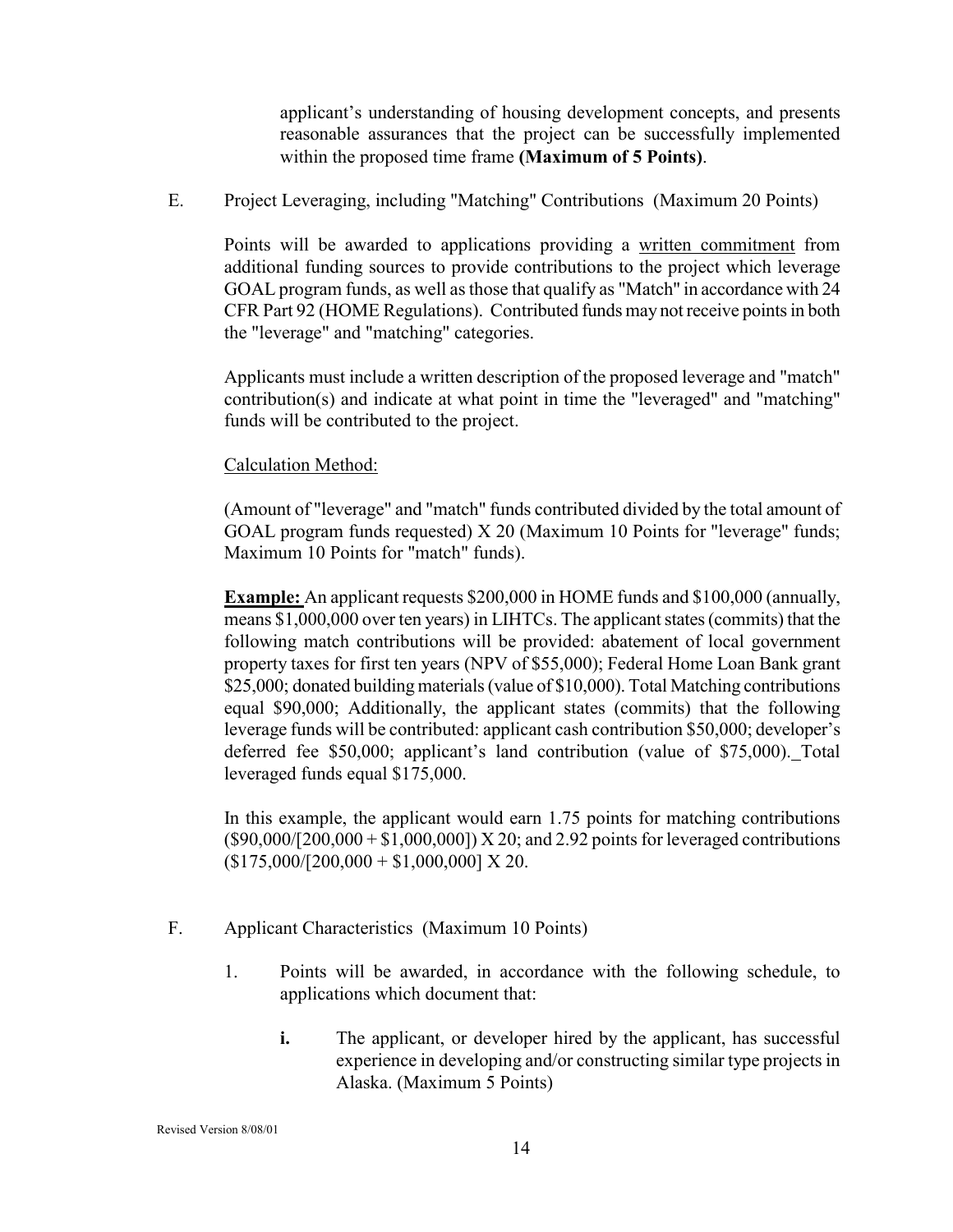For this purpose, "successful" shall mean project development which was reasonably complete in accordance with the project=s original projected budget, funding sources, and development schedule.

<span id="page-14-0"></span>ii. The applicant has previous positive rental housing ownership and/or management experience. (Maximum 3 Points)

> For this purpose "positive" shall mean projects which do not have, in AHFC's opinion, any unresolved or outstanding project compliance findings, or that have a history of receiving numerous project compliance findings.

- iii. A tax-exempt organization or Regional Housing Authority is involved in the project on a regular, continuous, and substantial basis in both the development and operation of the project (must be recognized as a tax-exempt organization by the Internal Revenue Service) (2 Points).
- 2. At AHFC's discretion, ten (10) points will be deducted from the applicant's score in cases where the applicant, or the developer or development consultant hired by the applicant, has developed or is in the process of developing a prior GOAL funded project which has been determined through monitoring reviews by AHFC, HUD or other governmental agencies to be in violation of program criteria, rules or regulation, developed unsatisfactorily, or is significantly behind the development schedule which was originally proposed.

 For the purposes of this criteria, an applicant is defined as the entity (including that entity's general partner) applying for the funds available under the subject NOFA. For instance, although the current applicant may be a limited partnership unique only to the proposed project, if in fact the general partner of the limited partnership is the general partner, limited partner, or sole owner of an earlier funded project which has been the subject of monitoring finding(s), points may be deducted from the current application.

G. Need for the Proposed Project in the Local Area (Maximum 20 Points)

A maximum of 20 points may be awarded to applications based on the applicant's documentation supporting the demand and need for the proposed type of rental housing in the subject's area. Documentation must support the demand and need for the type of units which are proposed, i.e., restricted income and market units, unit bedroom sizes, rent affordability, etc.

#### **In determining the demand and need for the subject project, the evaluation committee shall take into consideration the following:**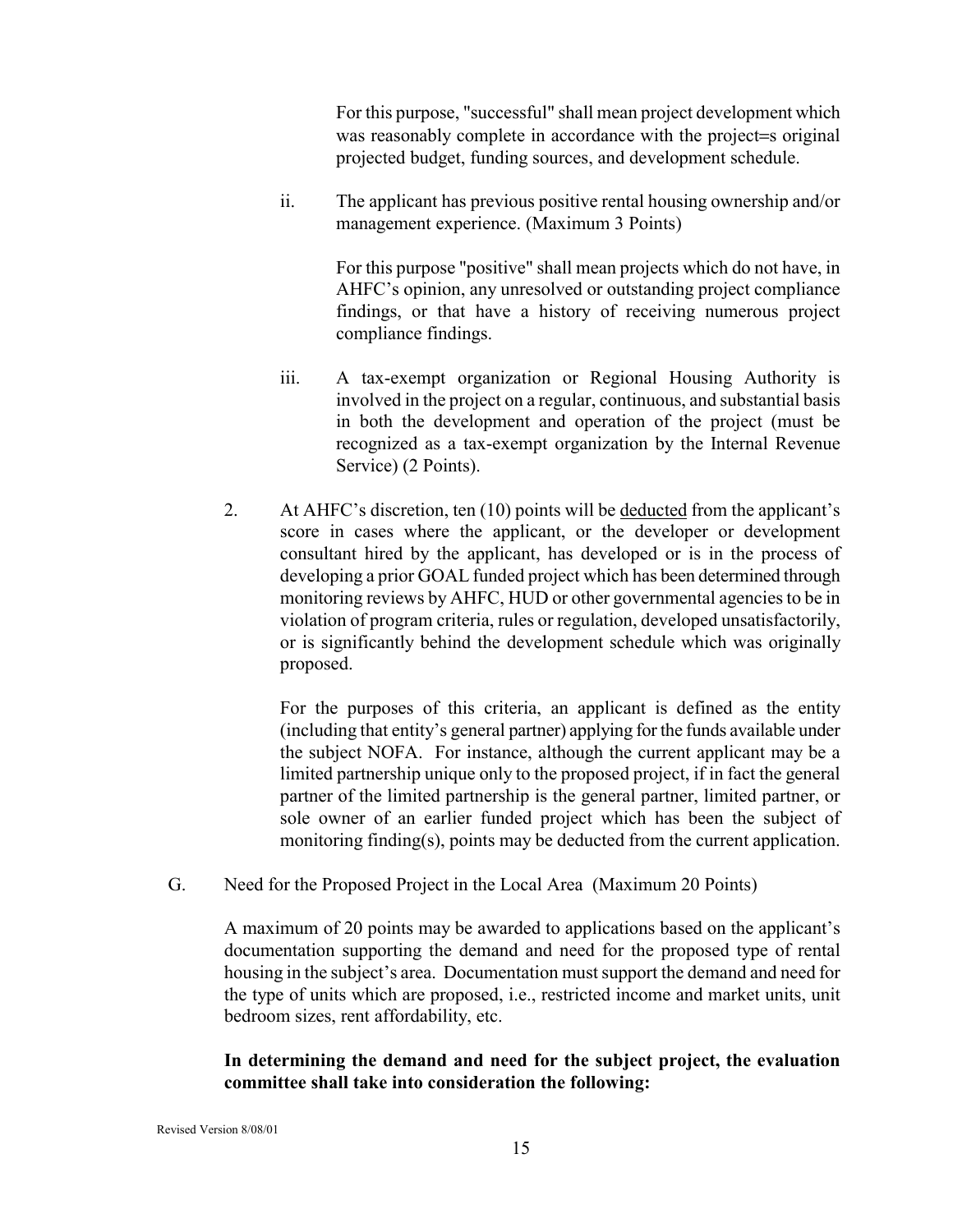- <span id="page-15-0"></span>1. Community Support for the project as evidenced by written letters of support from the local government, community council(s), and non-profit organizations located in the project area whose clients will likely benefit from the project. (Maximum 5 Points)
- 2. Project Market Study meeting AHFC requirements (refer to application kit for project market study guidance) which evidences the demand for the project=s units within a reasonable rent-up period. (Maximum 10 points)

In consideration of the Project Market Study findings, the evaluation review committee shall use the following scale to assign points in this section:

Degree of Demand:

| Extreme -     | 10 points |
|---------------|-----------|
| High -        | 7 points  |
| Moderate -    | 3 points  |
| Low or none - | 0 points  |

Under 26 IRS 42  $(m)(1)(iii)$  a market study is required for all projects receiving an allocation of low-income housing tax credit. The law provides no exception for size of project or development activity (new construction, rehabilitation or acquisition with rehabilitation). The market study must be paid for by the developer and conducted by a disinterested third party that has been approved by AHFC.

3. Number of Similar Properties Located in the Area. For this criteria, "similar" is defined as rental housing sharing the same or virtually the same project characteristics, i.e., senior independent housing, senior assisted living, transitional housing for homeless persons, special needs housing for mentally or physically challenged persons, or standard rental housing restricted to low income families. "Area" is defined as local government jurisdiction in which the project is proposed. (Maximum 5 Points)

Points will be assigned as follows:

| No other similar projects in the immediate area:      | 5 Points |
|-------------------------------------------------------|----------|
| Two or fewer similar projects in the immediate area:  | 1 Point  |
| More than two similar projects in the immediate area: | 0 Points |

H. Project Characteristics (Maximum 55 Points)

Points will be awarded to applications that exhibit certain desired characteristics in accordance with the following: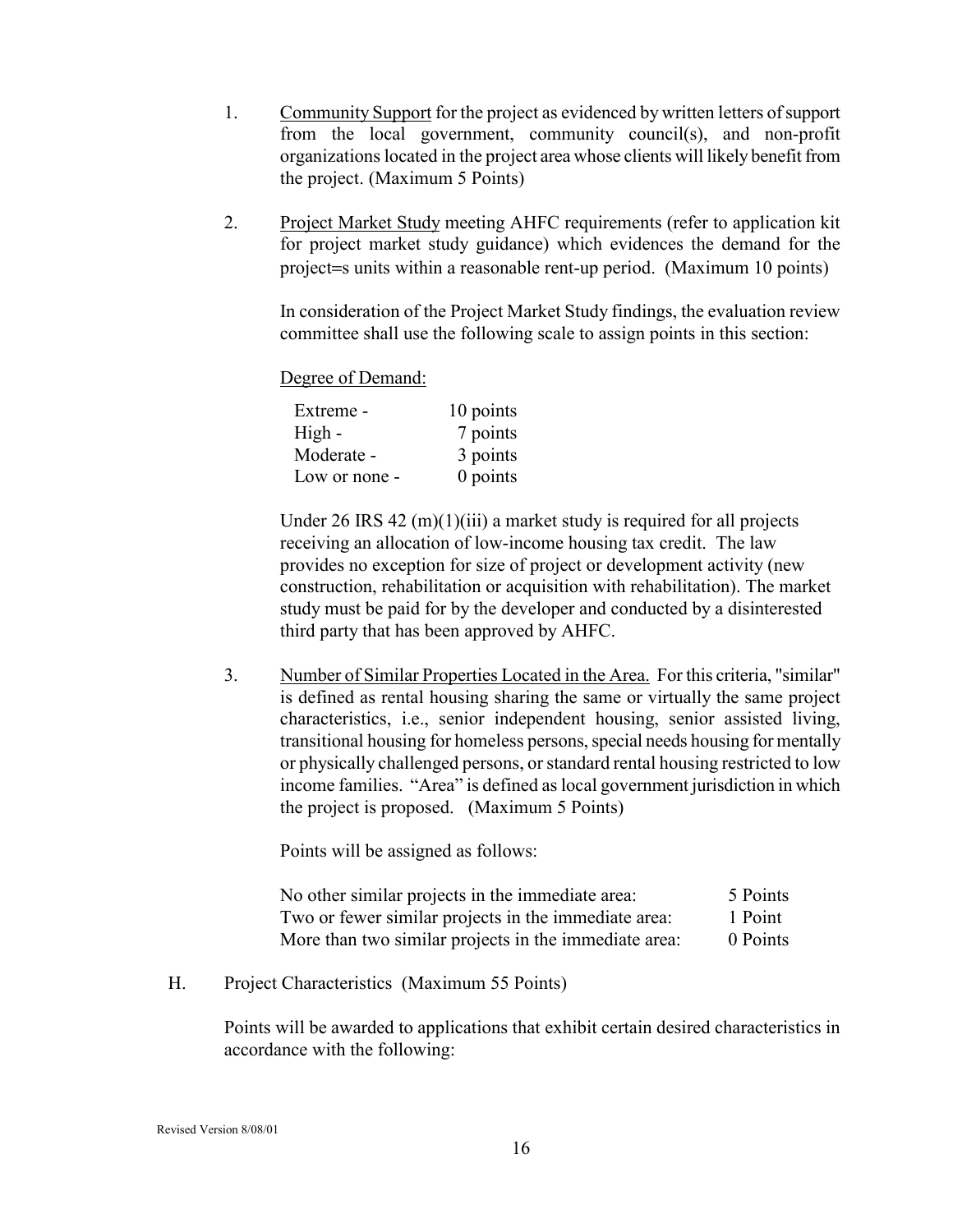#### <span id="page-16-0"></span>**1. Number of Units Equipped for Persons with Physical Disabilities**

Number of units which are equipped in **excess** of the minimum number required by federal fair housing law, state or local law, or specific program requirements. Applicants must explain the difference between what is required and what is proposed. **(Maximum 10 Points)**

Calculation Method:

(Number or additional equipped units/[total number of project units minimum required number of equipped units]) X 10

 To receive points in this criteria, the units must be constructed or rehabilitated to the applicable standard required by the specific program under which funds are requested, i.e., Fair Housing Act (all programs); Section 504 requirements (HOME), or if specific program requirements do not apply, to the standard established in the Americans with Disabilities Act (all common areas).

**Example:** A 10-unit project which was required to have 2 equipped units as a result of program requirements, but which committed an additional 3 units to equipped standards, would receive 3.75 points  $(3/(10-2) \times 10)$ . 10 points would be earned if all 8 additional units were adapted to the standards (8/(10- 2) X 10).

**"Equipped" means** all the requirements of an accessible unit have been satisfied plus the unit is equipped with grab bars, roll-under counters, bathrooms with roll-in or seated shower stalls or tubs, and other applicable equipment for persons with hearing or vision disabilities. In addition, if funded with HOME funds, projects must also meet any additional requirements under **Section 504 of the Rehabilitation Act of 1973**.

All projects must meet the requirements of the following laws:

- a. Americans with Disabilities Act
- b. U.S. Fair Housing Amendments Act of 1989
- c. Alaska Statute AS 18.80.240
- d. Local Government Ordinances

#### **2. Projects which Principally Serve Special Needs Populations (15 Points)**

For this purpose, "principally" shall mean projects in which no less than 50% of the project units are restricted to persons/families qualifying as a "special needs" person/family. Except in the case of housing for senior citizens which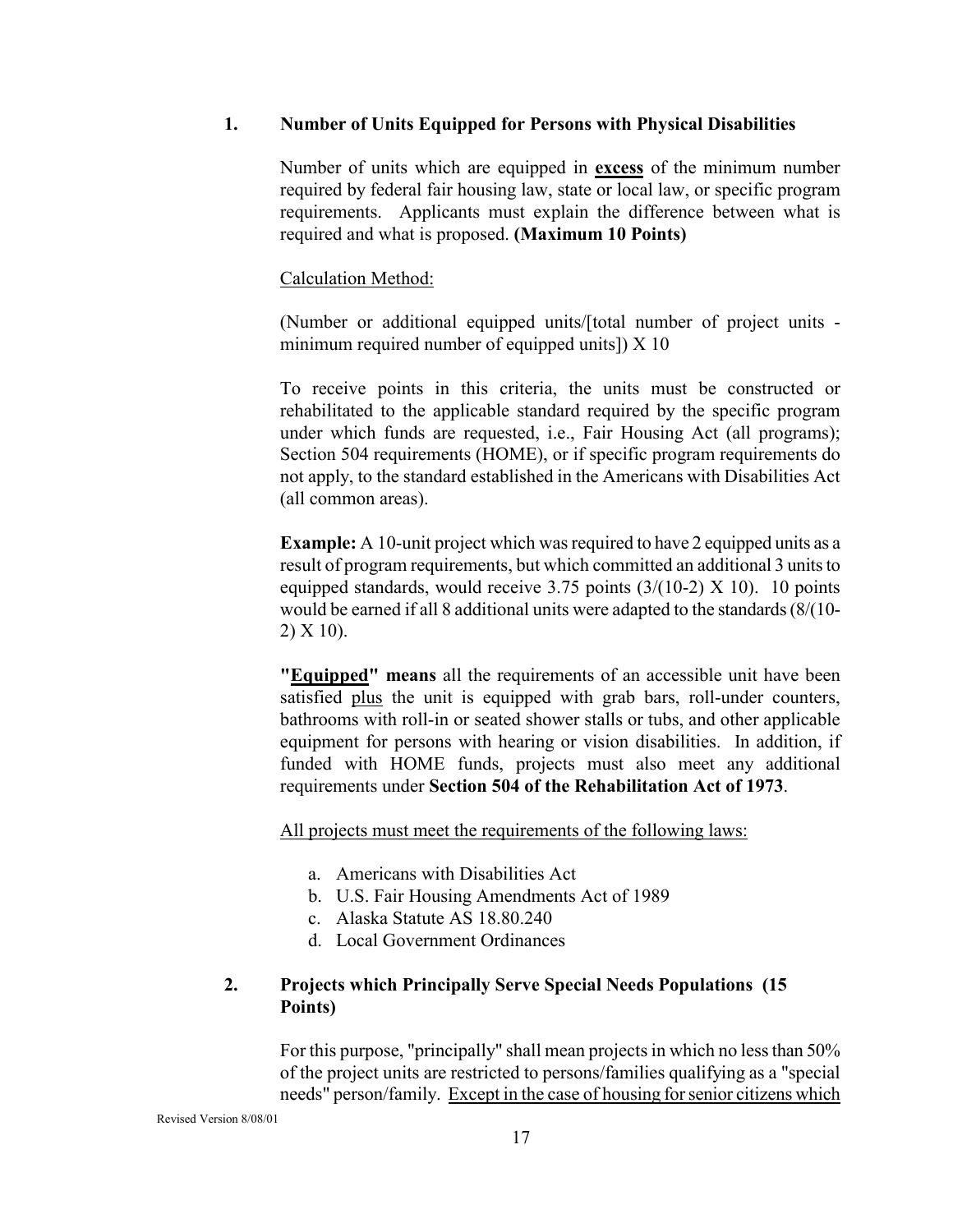<span id="page-17-0"></span>must be designated as "senior only" and meet one of the three exemptions for "seniors-only" housing in the U.S. Fair Housing Amendments Act of 1989.

A "Special Needs" person or family consists of one or more of the following:

- i Senior citizens (must meet definition in Fair Housing Act Amendments of 1989);
- ii. Persons with a mental or physical disability;
- iii. Persons/families whose annual income does not exceed 30% of the area median income, as determined by HUD, adjusted for family size;
- iv. Homeless persons (may include persons "overcrowded" as defined by AHFC).

#### **3. Availability of Larger Units for Households with Children (Maximum 15 Points)**

Points will be awarded to applications based on the percentage of units in the project with two or more bedrooms, according to the following rating scale:

Percentage (%) of 2-Bedroom Units (Threshold requirement of at least 50% to earn points)  $X$  5 points.

Percentage (%) of 3-Bedroom Units (Threshold requirement of at least 25% to earn points) X 10 points.

Percentage (%) of 4-Bedroom Units (Threshold requirement of at least 10% to earn points) X 15 points.

TOTAL Points Earned in the criteria NOT TO EXCEED 15 Points.

**Example:** A 10-unit project in which 8 of the project's units contained two bedrooms and the remaining units were efficiency or one-bedroom units would receive 4 points (80% X 5 points).

**Example:** A 10 unit project in which 6 of the project's units contained three bedrooms and the remaining units were two-bedroom units or less would receive 6 points (60% X 10 points).

**Example:** A 10 unit project in which there were 6 two bedroom units, 3 three bedroom units and 1 four bedroom units would receive 7.5 points (60% X 5 points) +  $(30\% \text{ X } 10 \text{ points}) + (10\% \text{ X } 15 \text{ points}).$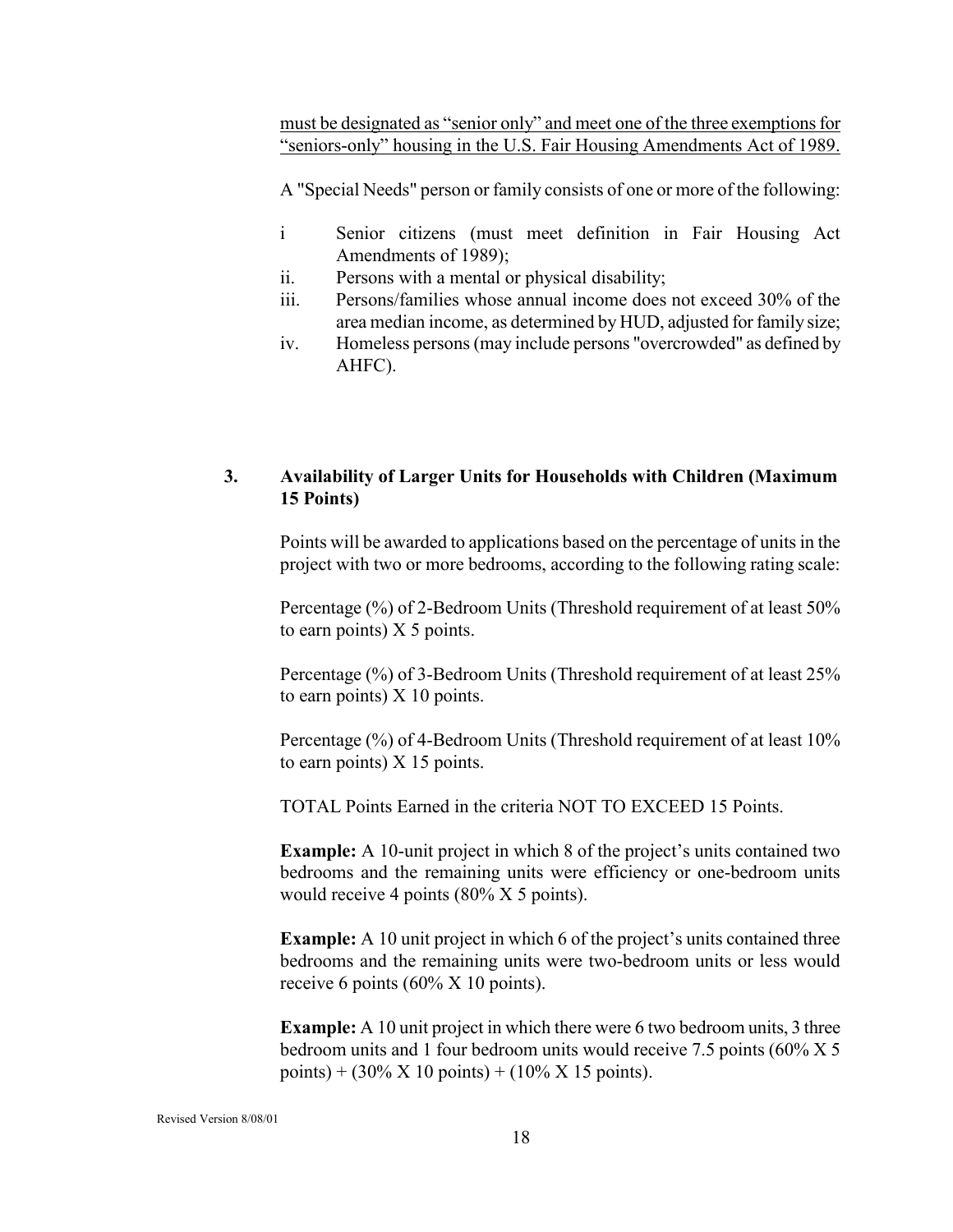**Example:** A 10-unit project in which all of the project's units contained four bedrooms would receive 15 points (100% X 15 points)

#### <span id="page-18-0"></span>**4. Size of Project (Maximum 5 points)**

Points will be awarded to based on project size, according to the following:

| Project Size | Points Earned |
|--------------|---------------|
|--------------|---------------|

#### **For new construction or acquisition:**

| 35 units or more  | 0 Points |
|-------------------|----------|
| 17 - 34 units     | 2 Points |
| 16 or fewer units | 5 Points |

#### **For acquisition with rehabilitation, or rehabilitation:**

| 35 units or more  | 5 Points |
|-------------------|----------|
| 17 - 34 units     | 3 Points |
| 16 or fewer units | 1 Point  |

Note: For LIHTC projects, rehabilitation costs must be the greater of \$3,000 per unit or 10% of the "adjusted basis" of the building and must consist of work items that are more than just cosmetic in nature.

#### **5. Use of Existing Housing as Part of a Community Revitalization Plan (5 Points)**

If a proposed project for acquisition and rehabilitation or rehabilitation-only, is considered to be part of a local community revitalization plan, then five (5) points will be awarded.

#### **6. Projects Intended for Eventual Tenant Ownership (5 Points)**

For any project that is designed and operated so that the units will be eventually sold to the tenants, five (5) points will be awarded. In order to receive points in this category, applicants must provide documentation showing a comprehensive plan for tenant home ownership counseling which includes maintenance techniques for the home.

#### **7. Project Design (Maximum 10 points)**

Up to ten (10) points may be awarded to applications for the appropriateness of the project's design for the intended tenant population (i.e. families with children, special needs, transitional housing, etc.). Consideration will be given to, but not limited to, the following: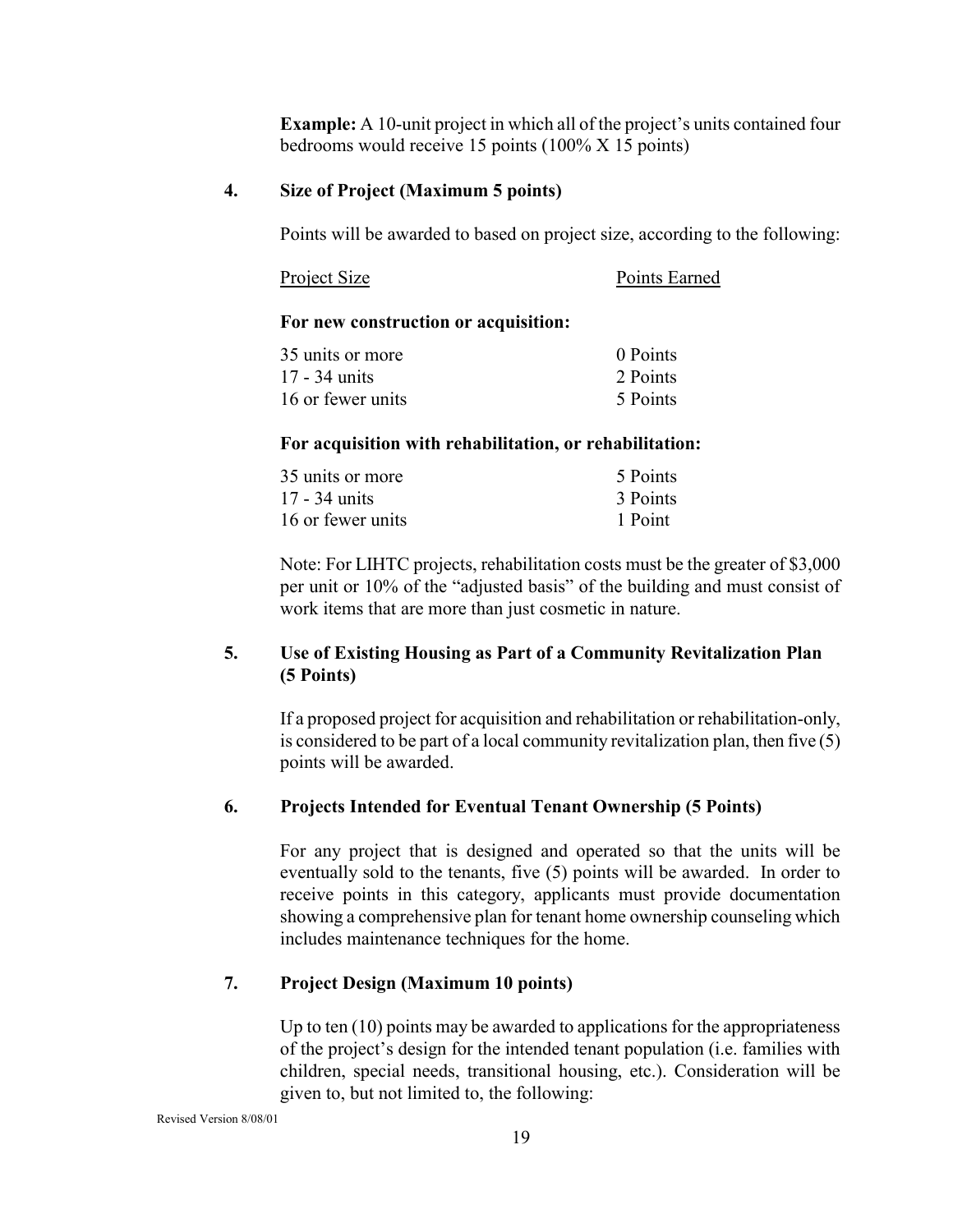- <span id="page-19-0"></span>a. unit design and size;
- b. common areas including recreation areas, community rooms, etc.;
- c. layout of buildings on the site;
- d. parking and storage facilities
- e. an energy efficient design that exceeds the State of Alaska Building Energy Efficiency Standard;
- f. projects which incorporate substantive social services which are appropriate to the tenant population, on an ongoing basis;
- g. projects which provide a long-term commitment to incorporate rental assistance subsidies to low income tenants. For instance, subsidies available through the Rural Development Loan Program, or through tribally designated entities use of Native American Housing Assistance and Self Determination Act (NAHASDA) funds.
- h. The percentage of units meeting the definition of "universal design" as defined on the Center for Universal Designs' housing checklist (available from AHFC).
- I. Project Location (15 Points)

Fifteen points will be awarded to applications in which the project will be located in a rural area. A rural area is defined as a community with a population of 6,500 or less that is not connected by road or rail to Anchorage or Fairbanks, or with a population of 1,600 or less that is connected by road or rail to Anchorage or Fairbanks and at least fifty (50) statute miles outside of Anchorage or twenty-five (25) statute miles outside of Fairbanks. In this definition, Αconnected by road≅ does not include a connection by the Alaska Marine Highway System.

J. Serving Areas Receiving Declarations of Disasters (10 Points)

Under 26.23.020, the Governor of Alaska has the power to declare a condition of disaster emergency. Any projects located in an area receiving a disaster declaration issued by the Governor of Alaska will qualify for ten additional points in the ranking process.

K. Public Housing Waiting Lists (4 Points)

Four (4) points will be awarded to applications that contain a **written commitment** to give priority to households on waiting lists for subsidized housing. A commitment means establishing gross rents below the "Fair Market Rent" limits established by the U.S. Department of Housing and Urban Development **AND** establishing a referral relationship with the local public or Indian housing authority. Applicants must describe how a referral relationship will be achieved.

Revised Version 8/08/01 In accordance with federal law, LIHTC and HOME funded projects may not refuse to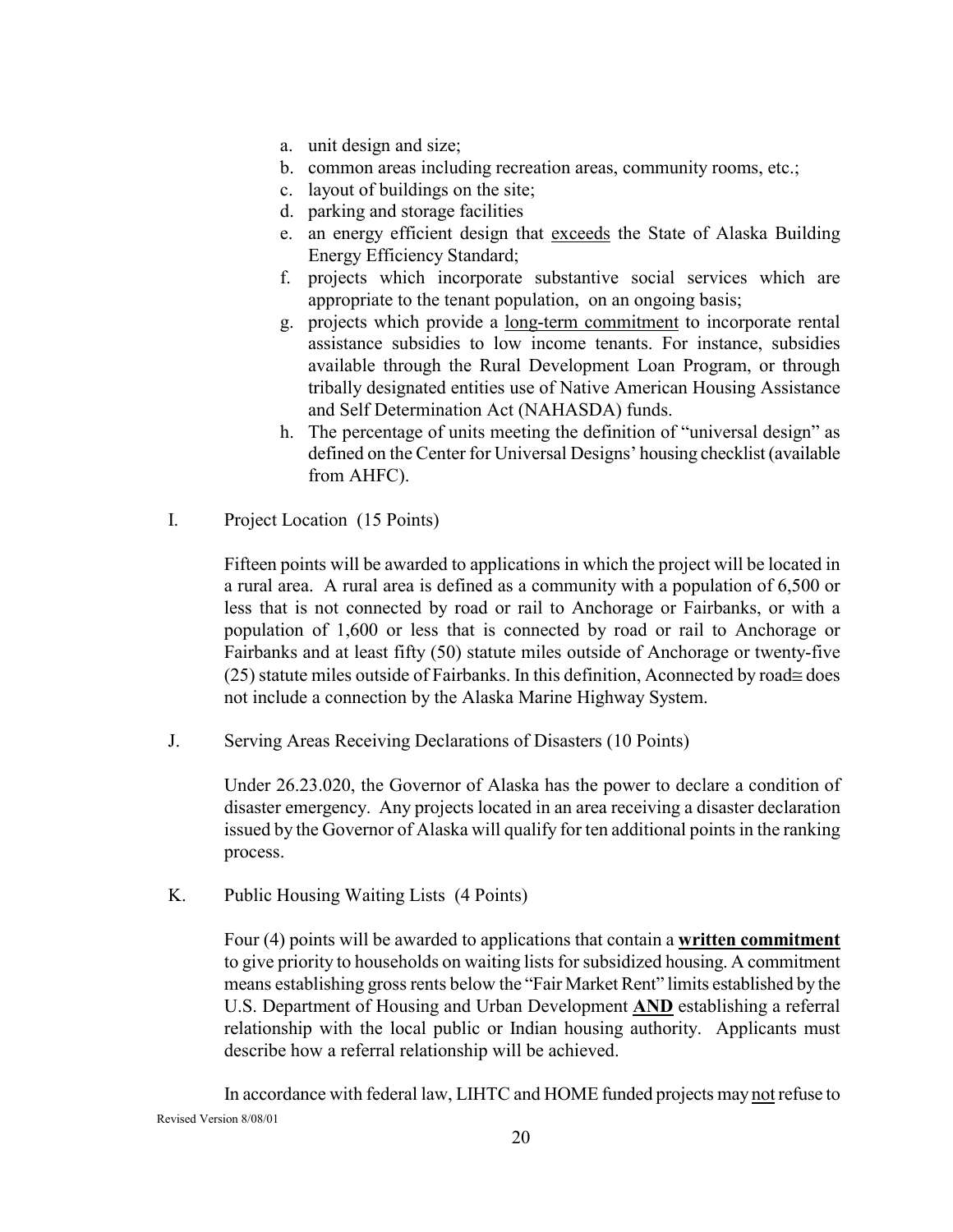<span id="page-20-0"></span>lease to a holder of a certificate of family participation under the Section 8 Existing Voucher Program (Housing Choice Voucher) or to a holder of a comparable document evidencing participation in a HOME tenant-based assistance program because of the status of the prospective tenant as a holder of such certificate, voucher, or comparable HOME tenant-based assistance document.

L. Job Training Program (Maximum 10 Points)

Up to 10 points may be awarded to an applicant committing to operate a job-training program, targeting low- and moderate-income families, during the construction of the project. The trainees must be prepared for meaningful employment opportunities after the program is completed. Apprenticeship training in a recognized trade union is one example. If an applicant receives points in this category, but fails to implement the training program, AHFC will recapture any reservation or funding commitment made from GOAL program funds.

Applicants must provide letters of financial commitment for program operation, and signed memorandums of agreement with the agency operating the training program, and all other parties involved. **No points** will be awarded under this category without firm written commitments, and a detailed summary of the program which specifies the goals and objectives for the program, the number of training positions, the target group of people, how the program will be funded, the skills learned by the trainees, the duration of the training and what future employment opportunities will be available to trainees.

#### **IX. PROJECT CHANGES AND NON-COMPLIANCE WITH RATING CRITERIA AFTER AWARD**

- A. AHFC will not approve any project changes pertaining to rating criteria that would modify the order in which applications were ranked during the rating process. For requested changes which would not affect the ranking order, AHFC will consider such changes only if there is substantive reason(s), in AHFC's opinion, to believe that in not approving the change, the financial feasibility of the project will be compromised.
- B. All project characteristics proposed by the applicant become part of the extended use agreement (LIHTC program) or deed restriction (HOME & SCHDF programs) which are recorded on a funded project. Failure to meet any of these requirements which are incorporated in to the extended use agreement or deed restriction is a considered a violation of this award plan (Qualified Allocation Plan for LIHTC). Such violations are considered reportable to the Internal Revenue Service (LIHTC program) as non-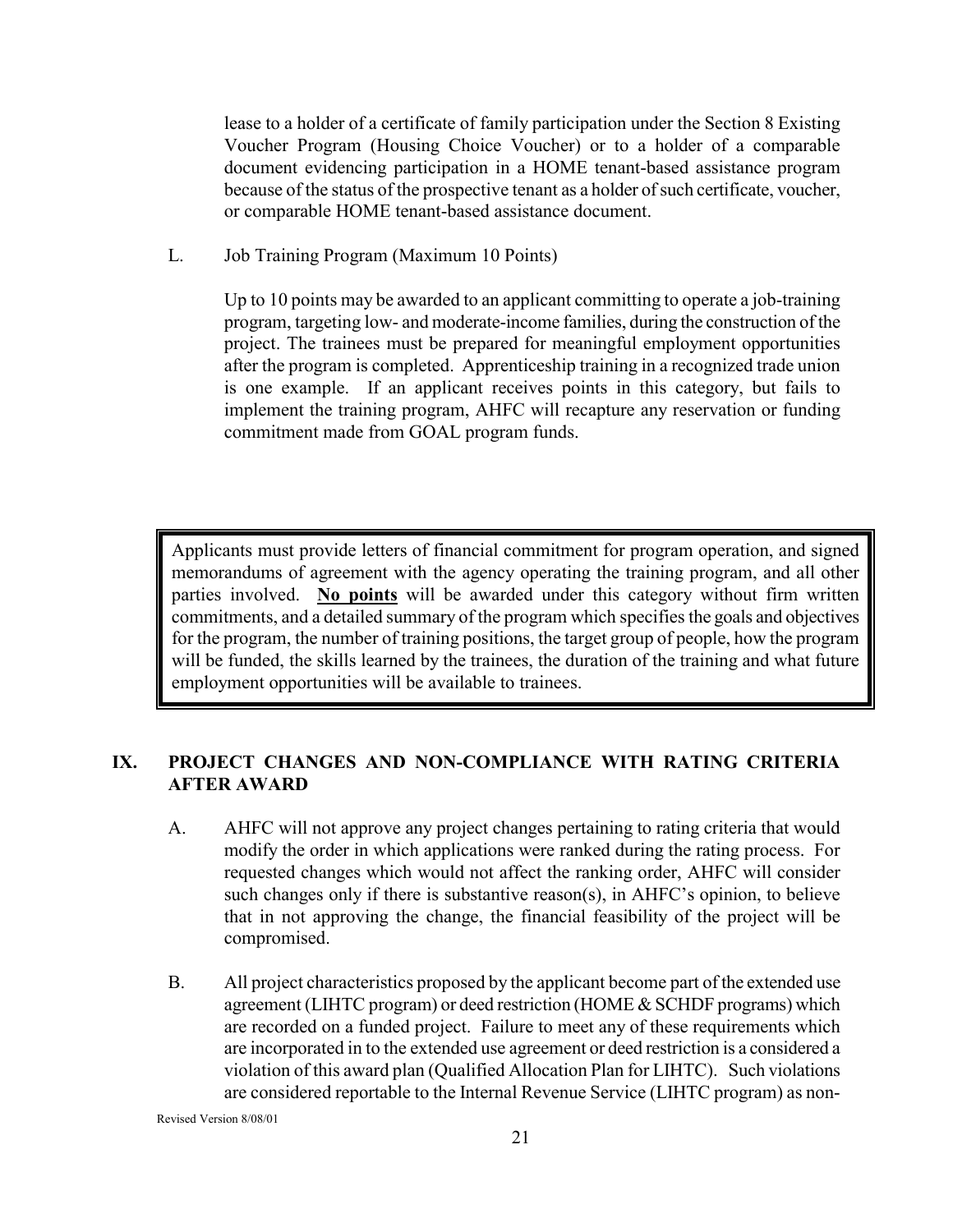compliance, or in the case of HOME & SCHDF program funds (and not corrected in a timely manner), are events which may cause AHFC to demand repayment of the HOME and/or SCHDF program funds.

|                  | <b>Evaluation Criteria</b>                                                                                                                                                                                                                                                                                                                                                                            | <b>Maximum Points</b> |
|------------------|-------------------------------------------------------------------------------------------------------------------------------------------------------------------------------------------------------------------------------------------------------------------------------------------------------------------------------------------------------------------------------------------------------|-----------------------|
| A.               | Project Serves The Lowest Income Tenants                                                                                                                                                                                                                                                                                                                                                              | 20                    |
| <b>B.</b>        | Extended Low-Income Project Use                                                                                                                                                                                                                                                                                                                                                                       | 10                    |
| $\overline{C}$ . | Community Revitalization Projects Located in a<br>Qualified Census Tract                                                                                                                                                                                                                                                                                                                              | 5                     |
| D.               | <b>Supporting Development and Operation Data</b>                                                                                                                                                                                                                                                                                                                                                      | 35                    |
| Ε.               | Project Leveraging and "Matching" Contributions                                                                                                                                                                                                                                                                                                                                                       | 20                    |
| F.               | Applicant Characteristics                                                                                                                                                                                                                                                                                                                                                                             | 10                    |
| G.               | Need for the Project in the Local Area                                                                                                                                                                                                                                                                                                                                                                | 20                    |
| H.               | Project Characteristics:<br>Number of equipped units for persons with disabilities (10)<br>$1_{-}$<br>Serving Special Needs Populations (15)<br>2.<br>Availability of Larger Units for Households with Children (15)<br>3.<br>Tenant Ownership (5)<br>4.<br>Use of Existing Housing as Part of Community Revitalization<br>5.<br>Plan $(5)$<br>Size of Project (5)<br>6.<br>Project Design (10)<br>7. | 65                    |
| I.               | Project Location                                                                                                                                                                                                                                                                                                                                                                                      | 15                    |
| J.               | Serving Areas Receiving Declarations of Disasters                                                                                                                                                                                                                                                                                                                                                     | 10                    |
| K.               | <b>Public Housing Waiting List Preference</b>                                                                                                                                                                                                                                                                                                                                                         | $\overline{4}$        |
| L.               | <b>Job Training Program</b>                                                                                                                                                                                                                                                                                                                                                                           | 10                    |
|                  | <b>TOTAL POINTS POSSIBLE</b>                                                                                                                                                                                                                                                                                                                                                                          | 224                   |

#### <span id="page-21-0"></span>**X. RATING AND RANKING CRITERIA SUMMARY**

Projects that do not receive a minimum of one third  $(1/3)$  of the total possible points and at least 50% of the points available in criteria "D", based on the ranking by the review committee, will not be considered for funding under any of the programs covered by this rating and award plan. Points in the "Serving Areas Receiving Declarations of Disasters" category do not count towards the minimum threshold number of points. The projects may be re-submitted for review in subsequent funding rounds.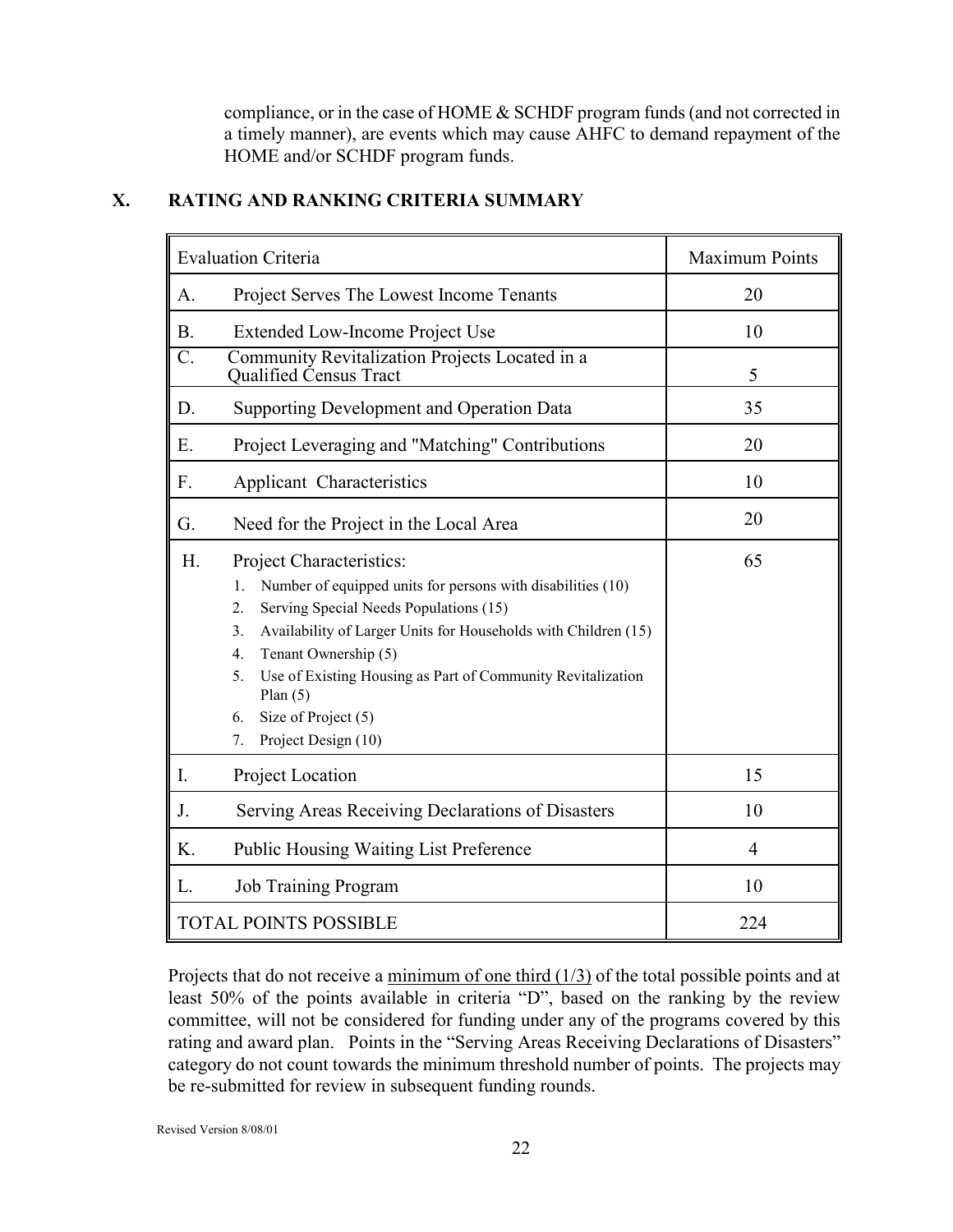#### <span id="page-22-0"></span>**XI. PROJECT COST LIMITATIONS**

The following cost limitations shall apply in determining a project's eligible basis, and the resulting amount of GOAL program funds that may be awarded. These cost limits shall not be exceeded unless substantive evidence, acceptable to AHFC, is supplied by the applicant to justify higher cost limitations.

A. Total Development Costs Limits (HUD 221(d)(3/4) Limits for Alaska):

The total development cost (total project cost minus cost of land) per unit must not exceed the HUD 221 (d)(3/4) mortgage limits by bedroom size unless substantive evidence (in AHFC's sole opinion) is presented to justify allowing an exception. Please consult the GOAL program guidelines for the most recent HUD 221 (d)(3/4) limits.

B. Developer/General Contractor Fees and Costs:

The maximum gross developer and contractor fee/overhead charged to the development may not exceed the amounts specified in the following table. Where an identity of interest exists between the developer, contractor, consultants or any other party to the development, the maximum developer and/or contractor fee may be further reduced to an amount determined to be appropriate by AHFC. Exceptions will be considered only if significant evidence is provided which suggests that the project is of a nature that warrants such higher fees.

| Development Type                                             | Maximum Gross Developer<br>Fee/Overhead* | Maximum Gross<br>Contractor Fee/<br>Overhead** | General<br>Requirements<br>$***$    |
|--------------------------------------------------------------|------------------------------------------|------------------------------------------------|-------------------------------------|
| New Construction                                             | 15%                                      | 10%                                            | 10%                                 |
| Acquisition with<br>Rehabilitation or<br>Rehabilitation Only | $15\%$ of<br>Rehabilitation<br>Cost      | $10\%$ of<br>Rehabilitation<br>Cost            | $10\%$ of<br>Rehabilitation<br>Cost |
| <b>Acquisition Only</b><br>(HOME & SCHDF<br>Programs only)   | $5\%$ of<br>Acquisition<br>Cost          | $0\%$                                          | $0\%$                               |

\*The maximum fee/overhead must be calculated against the total development cost of the project, net any payments to the developer or related parties. \*\* The maximum fee/overhead and general requirements is calculated against total construction cost.

Please refer to the program policy and procedures guide for the definitions of general requirements, and builder/contractor profit and overhead.

C. Consultant Fees and Cost of Intermediaries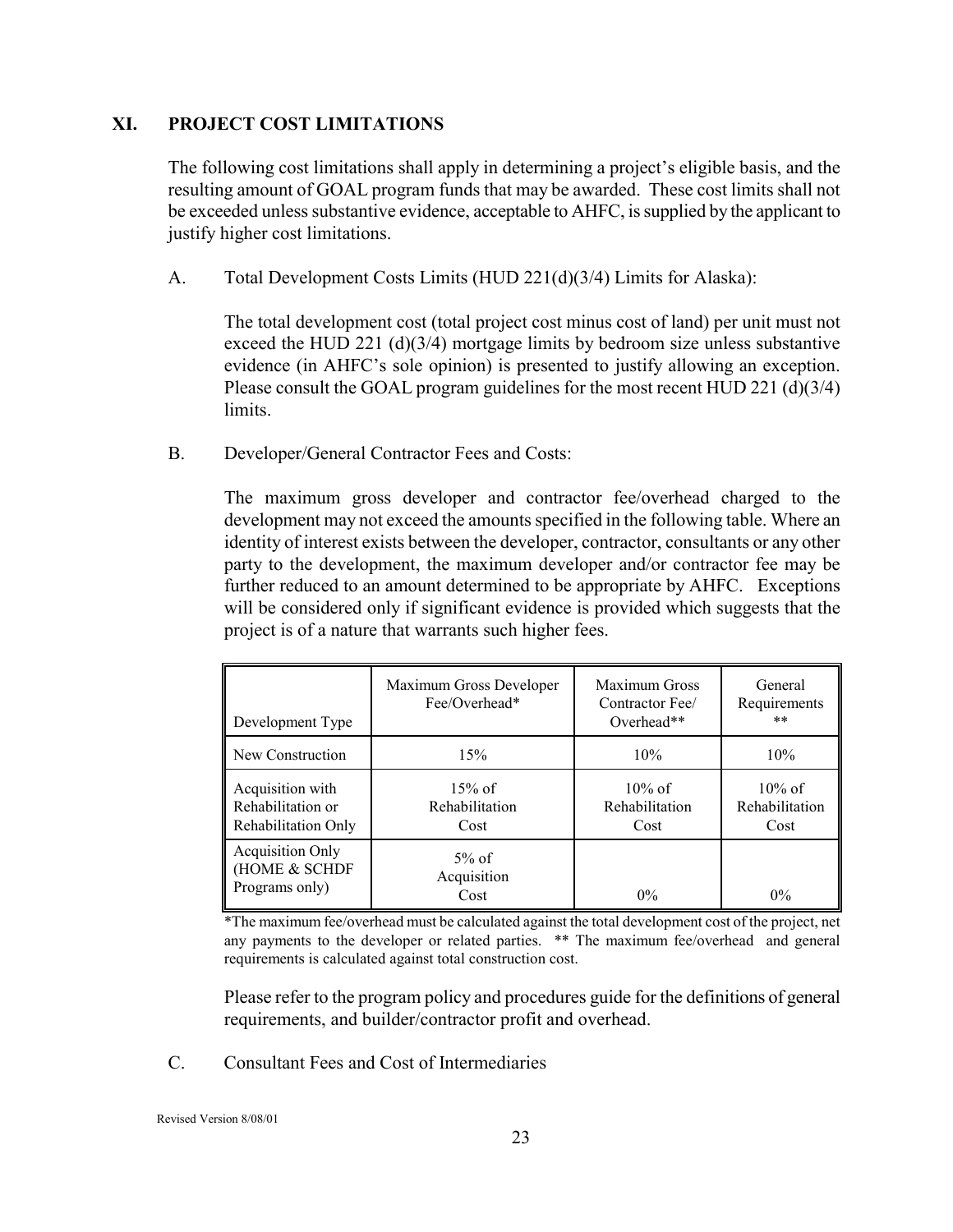<span id="page-23-0"></span>All payments made to consultants or other intermediaries who are performing tasks normally performed by a developer, are considered development overhead charges and must be included in the maximum 15% allowable for the developer fee and overhead.

D. Operating Reserves

Operating reserves that are funded with proceeds from the GOAL program are limited to an amount up to one year of the projects' total operating expenses, not including replacement reserves. This limitation may be waived at AHFC's discretion if it is considered to be in the best interests of the project or the GOAL program.

E. Replacement Reserves

 All projects funded with GOAL funds will be required to maintain a \$300 per unit/per year replacement reserves for capital expenses (roof repair, boiler replacement, etc.). The replacement reserve account must be jointly controlled by the project owner and AHFC or some other secondary lender. This requirement will be subordinate to any terms or conditions placed on loan or grant financing associated with the project.

#### **XII. ALLOCATION OF TAX CREDITS TO PROJECTS FINANCED WITH TAX-EXEMPT BONDS EXCEEDING 50% OF TOTAL PROJECT COSTS**

Applicants may apply to AHFC for LIHTCs that are obtained automatically with the use of tax-exempt bond financing on a project. To be eligible for these "non-competitive" credits, more than 50% of the project costs must be financed with bonds that are exempt from taxes under the IRS Code (tax-exempt bond issue). The bonds must be issued subject to Alaska's private activity bond volume cap. Additionally, the project must be considered eligible for LIHTCs under Alaska's Qualified Allocation Plan (Rating and Award Criteria), including the minimum threshold requirements and points criteria.

All requirements of the competitive tax credit program pertain to the non-competitive program, including all application, processing and monitoring fees and the requirements regarding feasibility and viability.

#### **XIII. COMPLIANCE MONITORING FOR SCHDF AND HOME**

The SCHDF and HOME program have separate monitoring requirements that are not required under IRS statutes to be incorporated into this allocation plan. The compliance requirements for these programs are detailed in the policy and procedures manual for the GOAL program and in a compliance manual available from AHFC.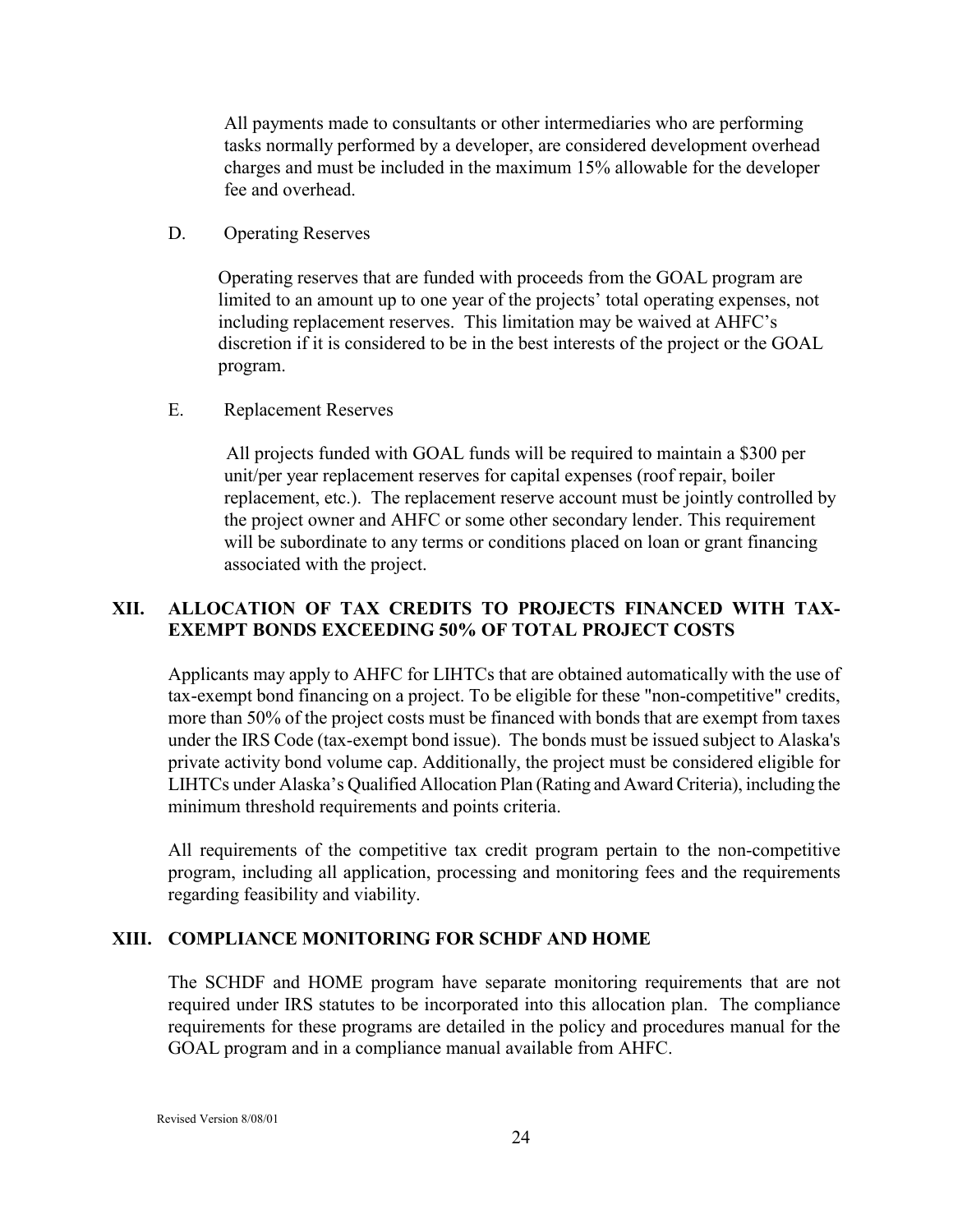#### <span id="page-24-0"></span>**XIV. COMPLIANCE MONITORING PLAN FOR LIHTC PROJECTS**

(a)(1)(A) **Monitoring Authority** - All projects -placed in service- since the 1986 enactment of the Low-Income Housing Tax Credit Program, are subject to monitoring for compliance with the rules and regulations of 26 U.S.C. Section 42.

(B) Compliance monitoring of all tax credit projects will be conducted by the Alaska Housing Finance Corporation (the Corporation), in accordance with the procedures outlined below. The Corporation's obligation to monitor for compliance with the requirements of Section 42 does not make the Corporation liable for an owner's noncompliance.

(C) The areas to be reviewed for compliance shall include, but are not limited to:

- i. Tenant income qualifications, calculations and appropriate supporting documentation.
- ii. Gross rent payments and any components of the gross rent figure (including utility allowances.
- iii. The project rental history of the low-income and market rate units.
- iv. Certifications made by the Owner during the application process regarding project design and other building characteristics (e.g. accessibility for people with disabilities, use of non-residential space, etc.) that are part of the restrictive covenant recorded on the property.
- vi. The annual amount of eligible basis, the applicable fraction claimed for the property and compliance with habitability standards.
- vii. Affirmative marketing efforts
- viii. Fair housing compliance
- ix. Occupancy rules contained in Section 42
- x. Building code violation reports

(b)(1) **Record Keeping** - The owner of a project receiving a credit allocation shall maintain project records (A - M, below) for six years past the due date (with extensions) for filing the federal income tax return for that year. **The records for the first year of the credit period must be retained for at least six years beyond the due date (with extensions) for filing the federal income tax return for the last year of the compliance period of the building.**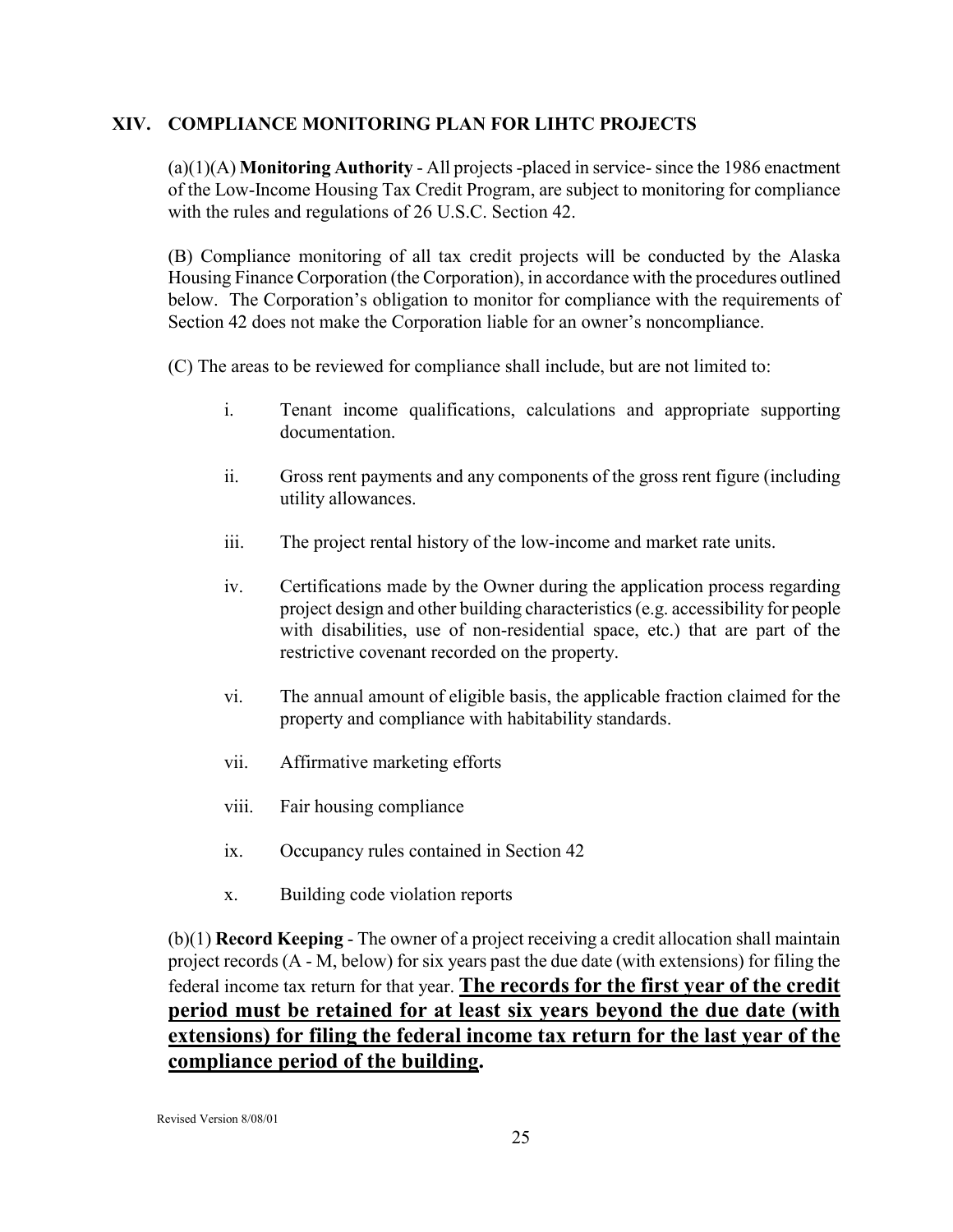The records must include, but are not limited to, the following:

- (A) the total number of residential rental units in the project (including the number of bedrooms and square footage of each residential rental unit);
- (B) the percentage of residential rental units in the building that are low-income units;
- (C) the rent charged on each unit in the project, including the utility allowance amount used and the method of calculation;
- (D) the project rental history of the low-income units and information that shows when and to whom the next available units were rented;
- (E) annual income certifications for each low-income tenant and sufficient documentation to prove that annual income was calculated in a manner consistent with the requirements of Section 8 of the U.S. Housing Act of 1937;
- $(F)$  the character and use of the non-residential portion of the building(s) within the project (common areas, etc.) if included in eligible basis;
- (G) the number of occupants in each low-income unit;
- (H) the eligible basis and qualified basis of the building at the end of the first year of the credit period; and if in the following years the project has received additional federal funds reducing the eligible basis of the building(s);
- (I) evidence that supports any of the project characteristics the Owner may have certified to, in his/her application for tax credits, to receive points in the ranking process;
- (J) evidence supporting that the project Affirmative Marketing efforts are on going and directed towards the correct tenant population;
- (K) evidence supporting that the project complies with the Fair Housing Act and does not discriminate in the provision of housing;
- (L) evidence that the project has in place procedures to ensure compliance with the occupancy rules regarding full time students under the LIHTC program; and
- (M) documentation detailing all building code violations and corrections noted within the prior 12-month period of time.

*(2)* **Corporation Record Retention** - The Corporation must retain the records and certifications used to review the projects for compliance, for three years after the end of the calendar year in which it receives them. If non-compliance is found, records and certifications related to that specific compliance review must be retained for 6 years beyond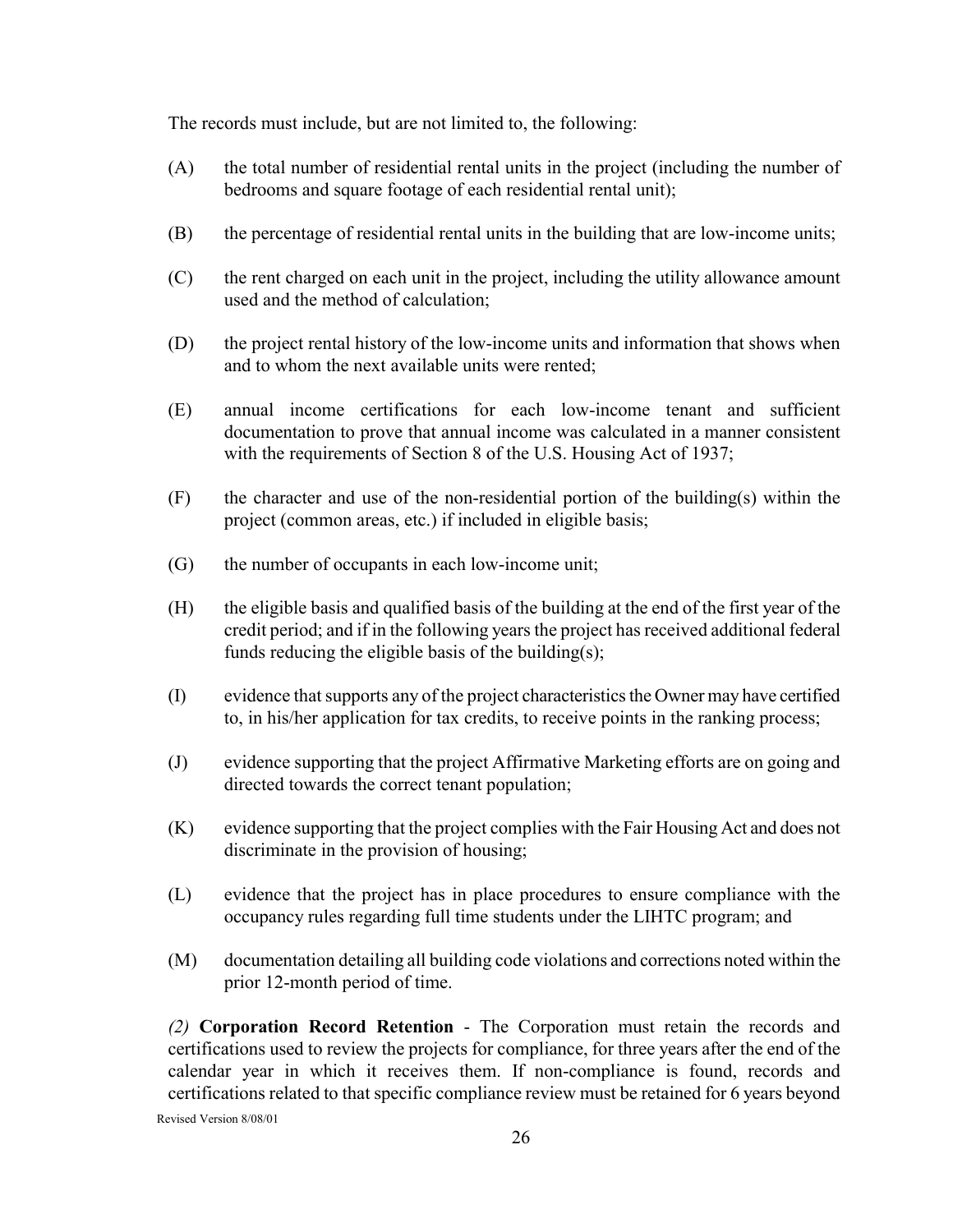the filing of the IRS Form 8823.

(c)(1)(A) **Monitoring Review Procedures** - Upon request from the Corporation, the owner of the subject project shall submit project information required by the Corporation to complete a monitoring review. The required information is detailed in section  $(b)(1)(A-M)$ , above. After receipt of the information described in section (b)(1)(A-M), the Corporation will review the documentation for compliance with 26 U.S.C. Section 42. The Corporation shall notify the owner within 15 working days of the completion of the review, as to the result of the initial review. If additional information is required by the Corporation to complete its review, the owner shall respond within 10 working days. A \$25 per day late fee will be assessed on owners who do not submit the requested compliance information within the deadlines established by the Corporation. Failure to respond will be considered noncompliance with program criteria and will be reported to the IRS.

(B) Monitoring Review Schedule – In the first year of the credit period, 100% of the tenant files and 20% of all units in the project will be reviewed during an on-site visit. Every third year, 20% of all units in the project will be reviewed during an on-site visit. Annually, a compliance documentation review will take place. The following items will be submitted to the Internal Audit department for review:

- i. Owners Certificate of Compliance
- ii. Project History or Unit status Report
- iii. Rent Roll
- iv. Utility Allowances
- v. Affirmative Marketing Plan
- vi. Building Violation Reports
- vii. LIHTC Allocation Certificates (IRS Forms 8586, 8609, and 8609A)
- viii. Student Household Statement

AHFC reserves the right to visit any project on an annual basis if the prior year's performance was determined to be less than satisfactory.

(C) Inspections - The Corporation has the right to perform audits which may include site inspections on any tax credit project during the full term of the agreed-upon compliance period or eighteen (18) years, whichever is greater. The compliance period is established in an extended-use agreement, which is recorded as a restrictive covenant when the project is placed in service. The focus of the inspection(s) will include, but not be limited to, those items referred to in  $(a)(1)(C)$  and  $(b)(1)(A-M)$ , above.

- i. For New Buildings physical inspections will be conducted on at least 20% of the property's LIHTC-eligible units.
- ii. For Existing Buildings physical inspections will be conducted on at least 20% of the property's LIHTC-eligible units every three years.

Revised Version 8/08/01 (D) Required Certifications - In addition to the required information referred to in sub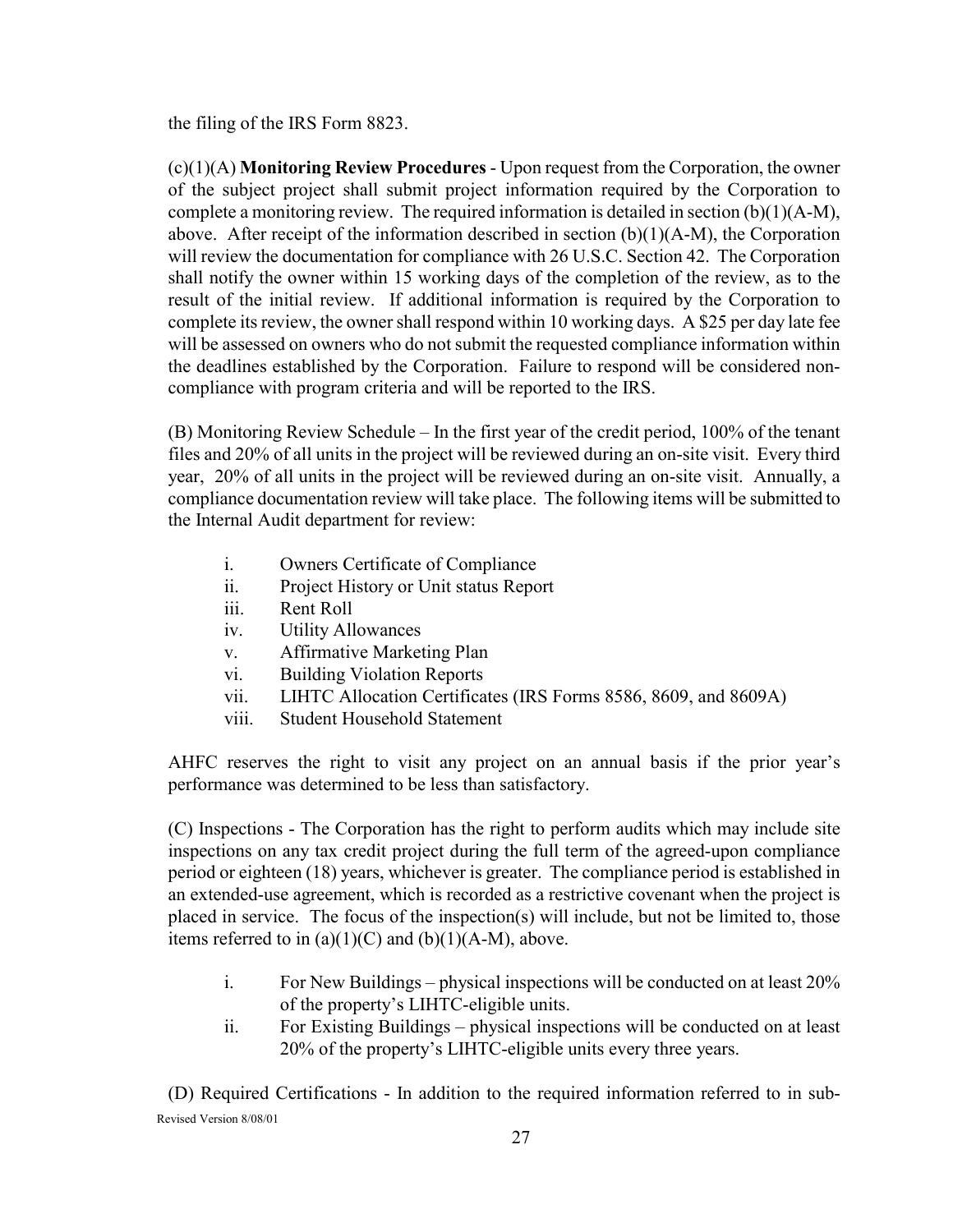section  $(b)(1)(A-M)$  above, owners of tax credit projects shall submit annual certifications attesting to compliance with the requirements of Section 42, under penalty of perjury. The owner shall also certify that the residents of the low-income facilities were informed of the Corporation's right and intent to review tenant income certifications for compliance with Section 42 and the procedures of this section.

(E) Exceptions For Federally Subsidized Projects *-* Projects financed under USDA, Rural Development's Section 515 program (RD), or receiving rental assistance through HUD's Project Based Section 8 Program, may submit the same tenant income certification forms to the Corporation, as are required by the RD or HUD.

(d)(1)(A) **Calculating Family Income** - All families living in the designated low-income units of a building receiving tax credits must be income qualified. Owners of tax credit projects shall use the guidelines established by the U.S. Department of Housing and Urban Development (HUD) for the Section 8 Voucher program for calculating family income.

(e)(1)(A) **Notification of Non-Compliance** - If the Corporation does not receive the required certifications, is denied access to income certification forms, support documents, or rent records for any tenant family or unit, or finds general non-compliance with the requirements of Section 42, the owner will be immediately notified of the violation, in writing, and the time period for correcting it.

(B) Correction Periods - An owner shall have sixty (60) days from the date of the notice of non-compliance to correct the finding, except in the case of a missed certification where the cure period is 10 working days.

(C) IRS Notification - The Corporation will notify the Internal Revenue Service (IRS) of a finding of non-compliance within 45 days of the end of the correction period, regardless if the finding was corrected. The Corporation will also notify the IRS of instances of noncompliance that it becomes aware of that may have occurred prior to January 1, 1992.

(f)(1)(A) **Monitoring Fees** - An annual fee will be charged to all projects for compliance monitoring, except as otherwise noted in  $(f)(1)(C)$ . The monitoring fee shall be established by the Corporation and reviewed on a yearly basis to ensure it adequately covers the administrative cost of monitoring.

(B) The monitoring fee will be \$25 per tax credit unit up to a maximum of \$1,000 per project in the first year and every third year. In the other years the monitoring fee will be 50% of the original amount.

AHFC reserves the right to charge the full \$1,000 fee, or the actual cost to AHFC of conducting an annual audit for compliance, for those projects that continue to exhibit poor performance.

Revised Version 8/08/01 For projects financed under the United States Department of Agriculture, Rural Development